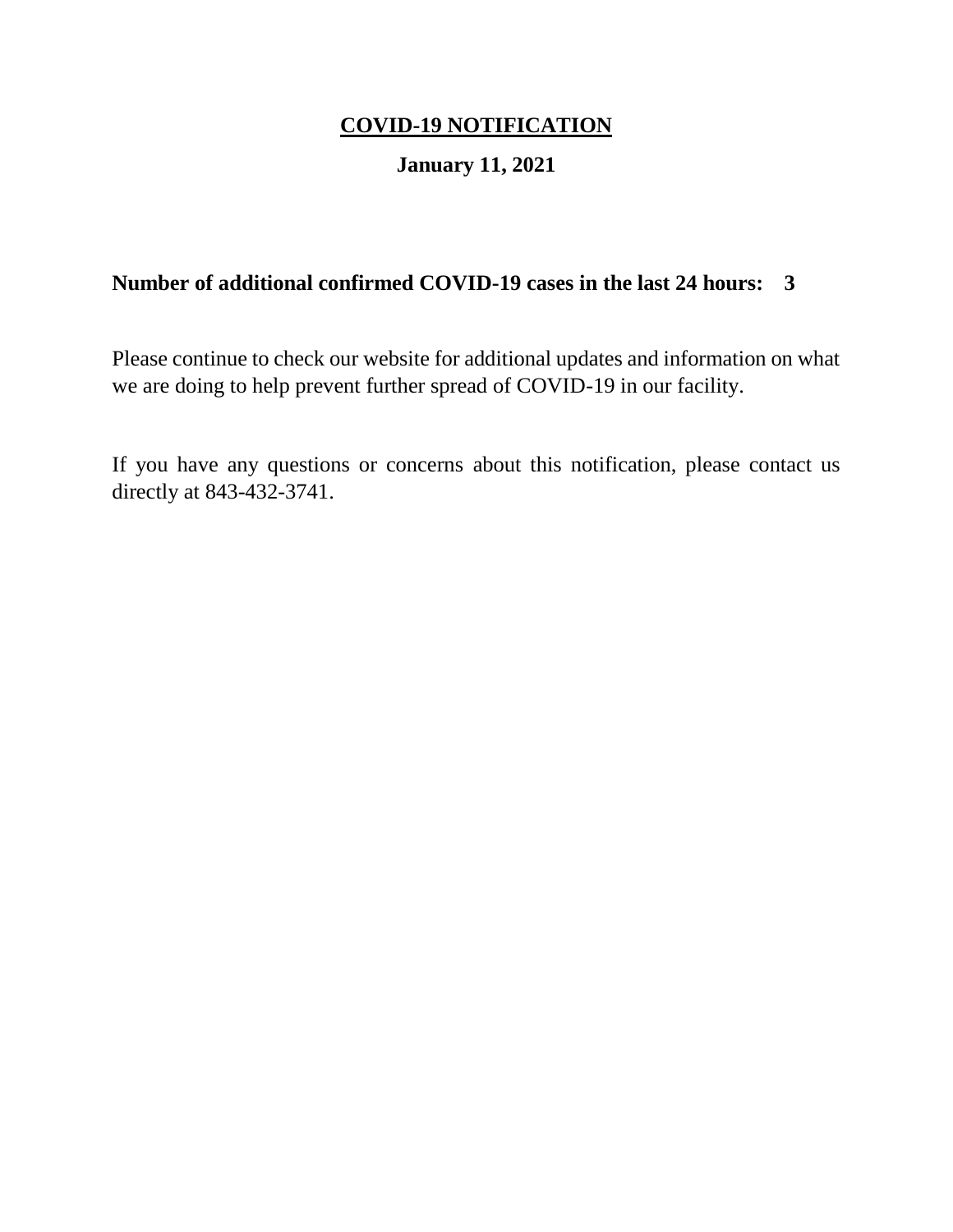#### **WEEKLY UPDATE 01/13/2021**

Dear Residents and Families/Representatives,

Please accept this letter as our update regarding the status of COVID-19 in our facility. Our total number of positive cases since the onset of this virus has been 60 residents and 38 staff members. We had 1 employee and 3 residents test positive this week so we must cancel our Resident Visitation for at least the next 14 days.

As you have probably heard, the CDC recently announced that healthcare workers and long-term care residents should be among the first group of people to receive the vaccine for COVID-19. We are optimistic this will help stop the spread of this virus in our community. Consents for the vaccines are currently available and while we do not have the exact dates that the vaccines will be administered, we will let you know as soon as that information is available. In the meantime, please continue to do your part in limiting the transmission of COVID-19 by wearing masks, washing your hands and keeping a safe distance from others.

We are working hard to keep everyone in our community safe and we will continue to practice the enhanced safety precautions that are known to prevent the spread of COVID-19, such as only essential personnel are allowed inside the facility and we screen them for signs and symptoms of illness prior to entering.

Our residents are continually monitored and staff is using PPE as recommended by the CDC. Staff is frequently reminded and encouraged to practice social distancing and to use hand sanitizer and frequently wash their hands when they are in the facility and out in the community. We ask them not to report to work if they have symptoms of illness.

Please continue to check our website for weekly updates as well as notification of new cases. As always, we will notify you if we receive confirmation of a new positive case in our facility and we will reach out to you individually if your loved one is displaying symptoms of COVID-19 or tests positive for COVID-19.

If you have any questions or concerns please contact us directly at 803-432-3741

Sincerely,

Yvonne Washburn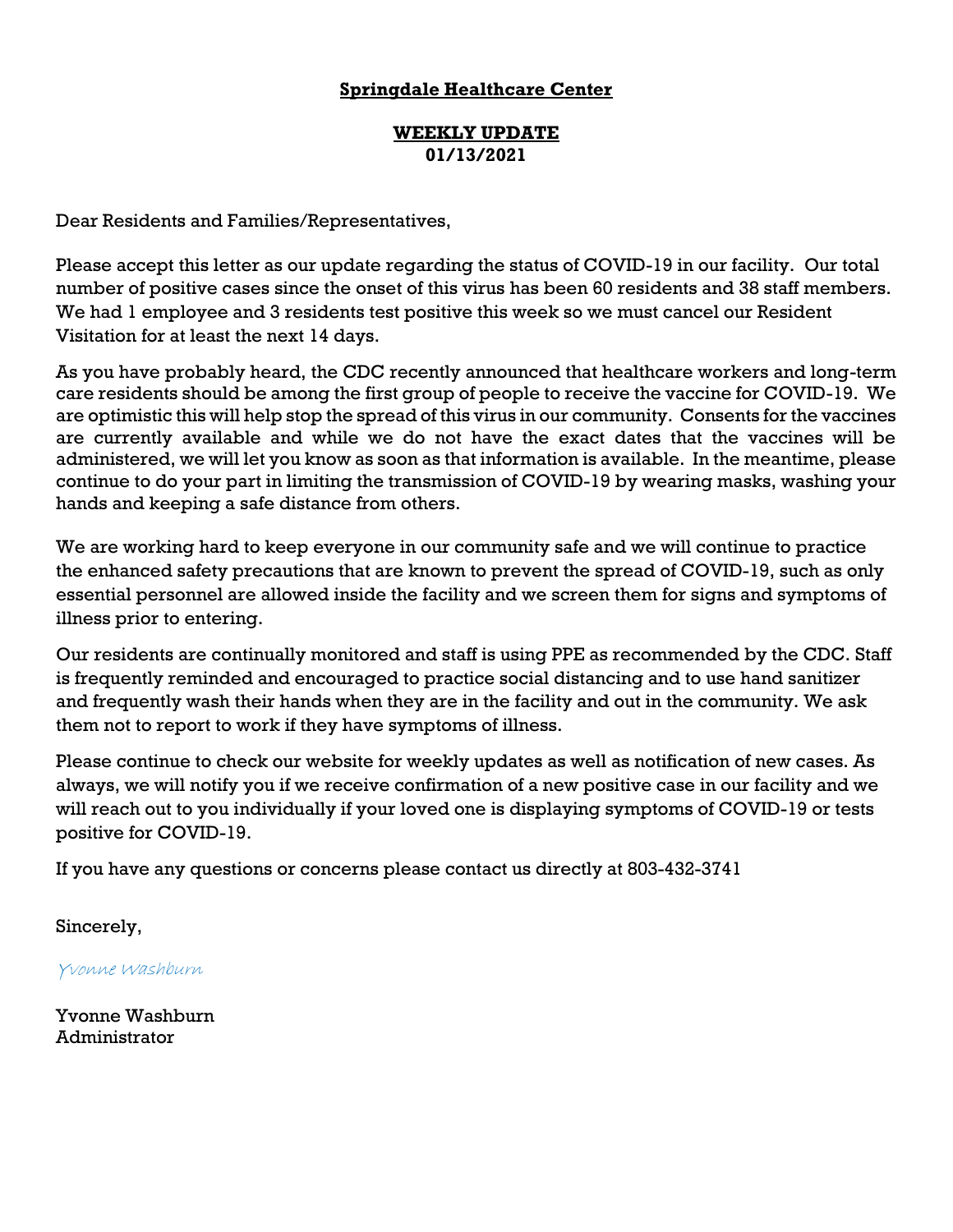## **January 18, 2021**

## **Number of additional confirmed COVID-19 cases in the last 24 hours: 2**

Please continue to check our website for additional updates and information on what we are doing to help prevent further spread of COVID-19 in our facility.

If you have any questions or concerns about this notification, please contact us directly at 843-432-3741.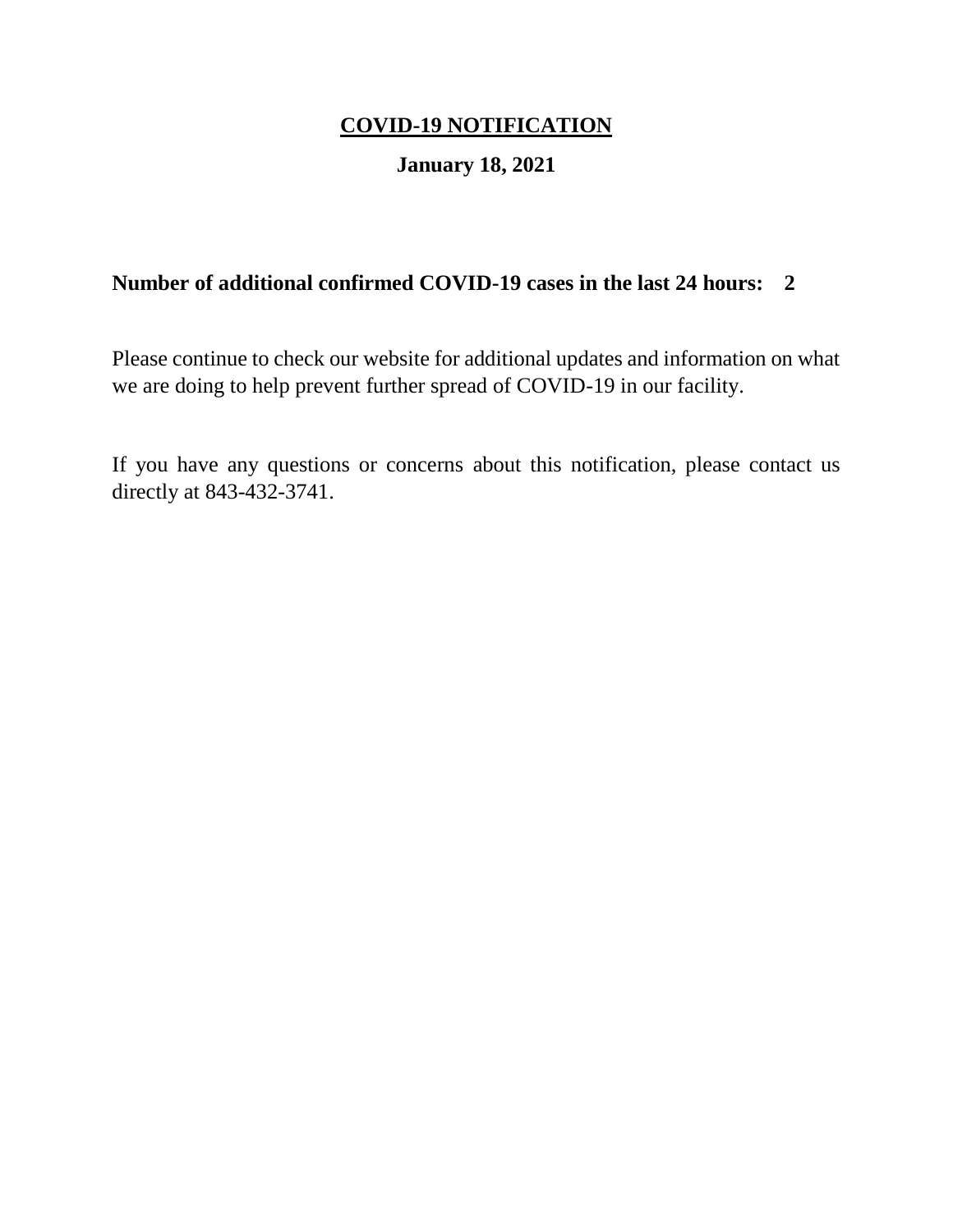#### **WEEKLY UPDATE 01/20/2021**

Dear Residents and Families/Representatives,

Please accept this letter as our update regarding the status of COVID-19 in our facility. Our total number of positive cases since the onset of this virus has been 62 residents and 38 staff members. We had 0 employee and 2 residents test positive this week so we must cancel our Resident Visitation for at least the next 14 days.

As you have probably heard, the CDC recently announced that healthcare workers and long-term care residents should be among the first group of people to receive the vaccine for COVID-19. We are optimistic this will help stop the spread of this virus in our community. Consents for the vaccines are currently available and while we do not have the exact dates that the vaccines will be administered, we will let you know as soon as that information is available. In the meantime, please continue to do your part in limiting the transmission of COVID-19 by wearing masks, washing your hands and keeping a safe distance from others.

We are working hard to keep everyone in our community safe and we will continue to practice the enhanced safety precautions that are known to prevent the spread of COVID-19, such as only essential personnel are allowed inside the facility and we screen them for signs and symptoms of illness prior to entering.

Our residents are continually monitored and staff is using PPE as recommended by the CDC. Staff is frequently reminded and encouraged to practice social distancing and to use hand sanitizer and frequently wash their hands when they are in the facility and out in the community. We ask them not to report to work if they have symptoms of illness.

Please continue to check our website for weekly updates as well as notification of new cases. As always, we will notify you if we receive confirmation of a new positive case in our facility and we will reach out to you individually if your loved one is displaying symptoms of COVID-19 or tests positive for COVID-19.

If you have any questions or concerns please contact us directly at 803-432-3741

Sincerely,

Yvonne Washburn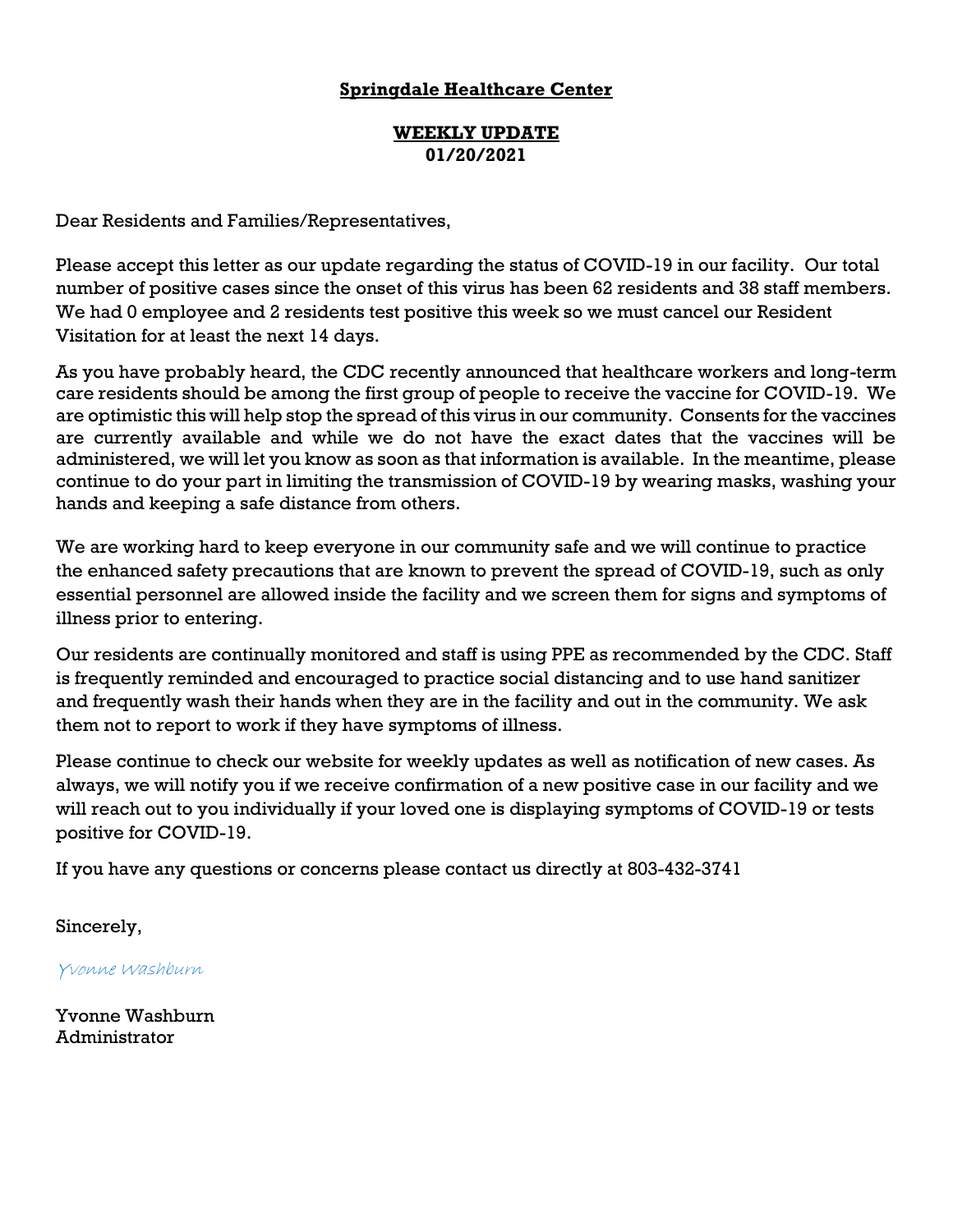## **January 22, 2021**

## **Number of additional confirmed COVID-19 cases in the last 24 hours: 2**

Please continue to check our website for additional updates and information on what we are doing to help prevent further spread of COVID-19 in our facility.

If you have any questions or concerns about this notification, please contact us directly at 843-432-3741.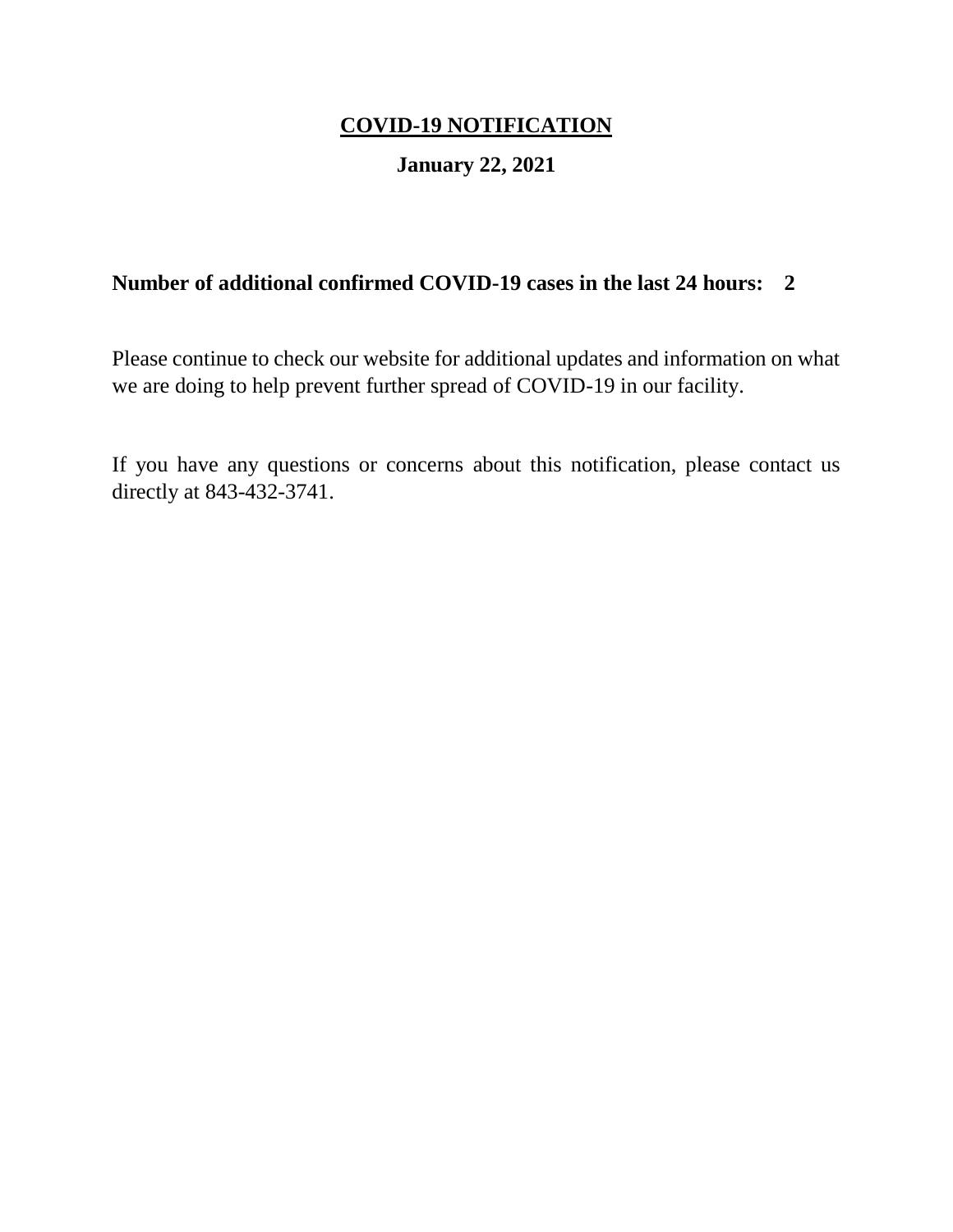#### **WEEKLY UPDATE 01/27/2021**

Dear Residents and Families/Representatives,

Please accept this letter as our update regarding the status of COVID-19 in our facility. Our total number of positive cases since the onset of this virus has been 66 residents and 38 staff members. We had 0 employee and 4 residents test positive this week so we must cancel our Resident Visitation for at least the next 14 days.

As you have probably heard, the CDC recently announced that healthcare workers and long-term care residents should be among the first group of people to receive the vaccine for COVID-19. We are optimistic this will help stop the spread of this virus in our community. Consents for the vaccines are currently available and while we do not have the exact dates that the vaccines will be administered, we will let you know as soon as that information is available. In the meantime, please continue to do your part in limiting the transmission of COVID-19 by wearing masks, washing your hands and keeping a safe distance from others.

We are working hard to keep everyone in our community safe and we will continue to practice the enhanced safety precautions that are known to prevent the spread of COVID-19, such as only essential personnel are allowed inside the facility and we screen them for signs and symptoms of illness prior to entering.

Our residents are continually monitored and staff is using PPE as recommended by the CDC. Staff is frequently reminded and encouraged to practice social distancing and to use hand sanitizer and frequently wash their hands when they are in the facility and out in the community. We ask them not to report to work if they have symptoms of illness.

Please continue to check our website for weekly updates as well as notification of new cases. As always, we will notify you if we receive confirmation of a new positive case in our facility and we will reach out to you individually if your loved one is displaying symptoms of COVID-19 or tests positive for COVID-19.

If you have any questions or concerns please contact us directly at 803-432-3741

Sincerely,

Yvonne Washburn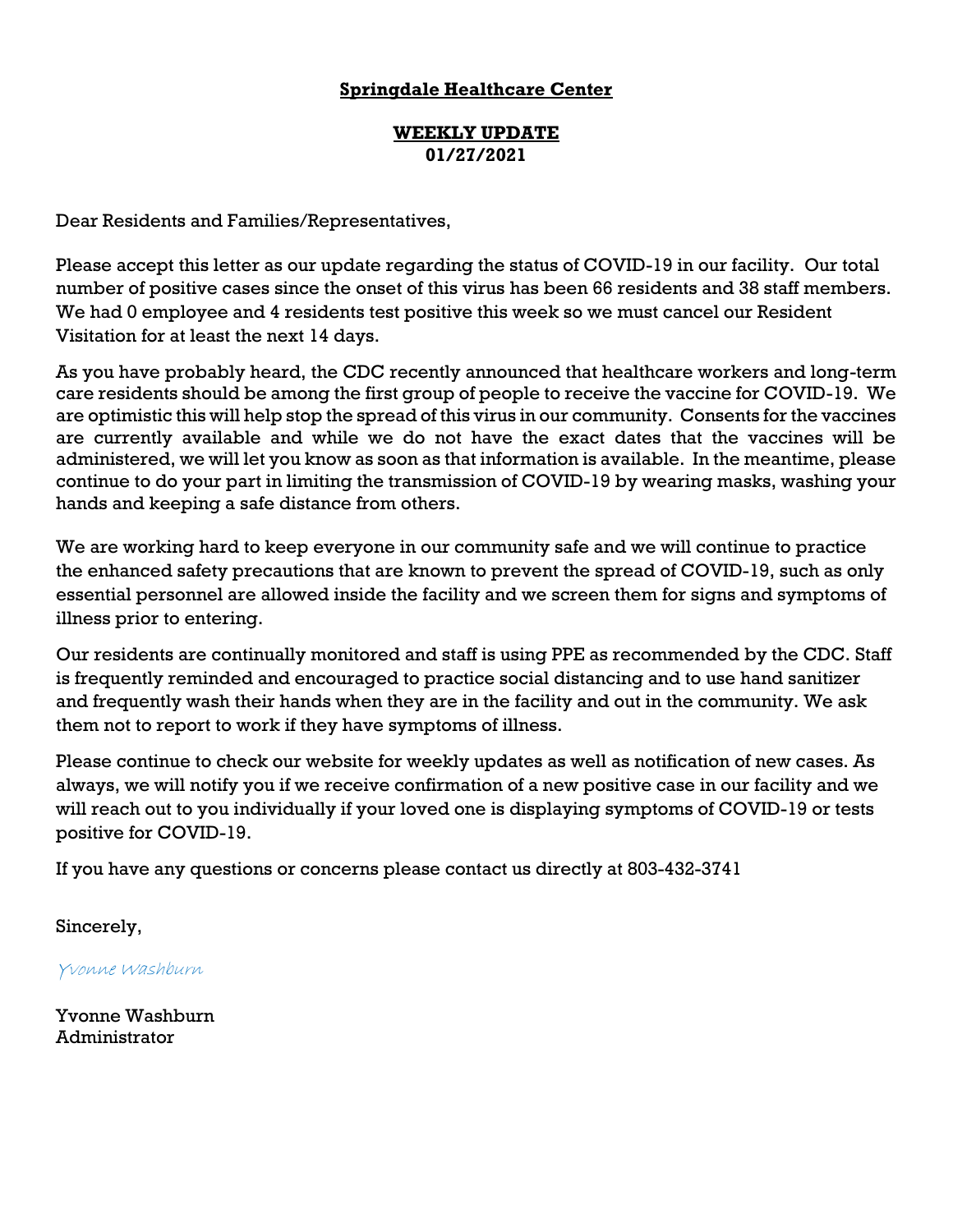## **January 5, 2021**

## **Number of additional confirmed COVID-19 cases in the last 24 hours: 3**

Please continue to check our website for additional updates and information on what we are doing to help prevent further spread of COVID-19 in our facility.

If you have any questions or concerns about this notification, please contact us directly at 843-432-3741.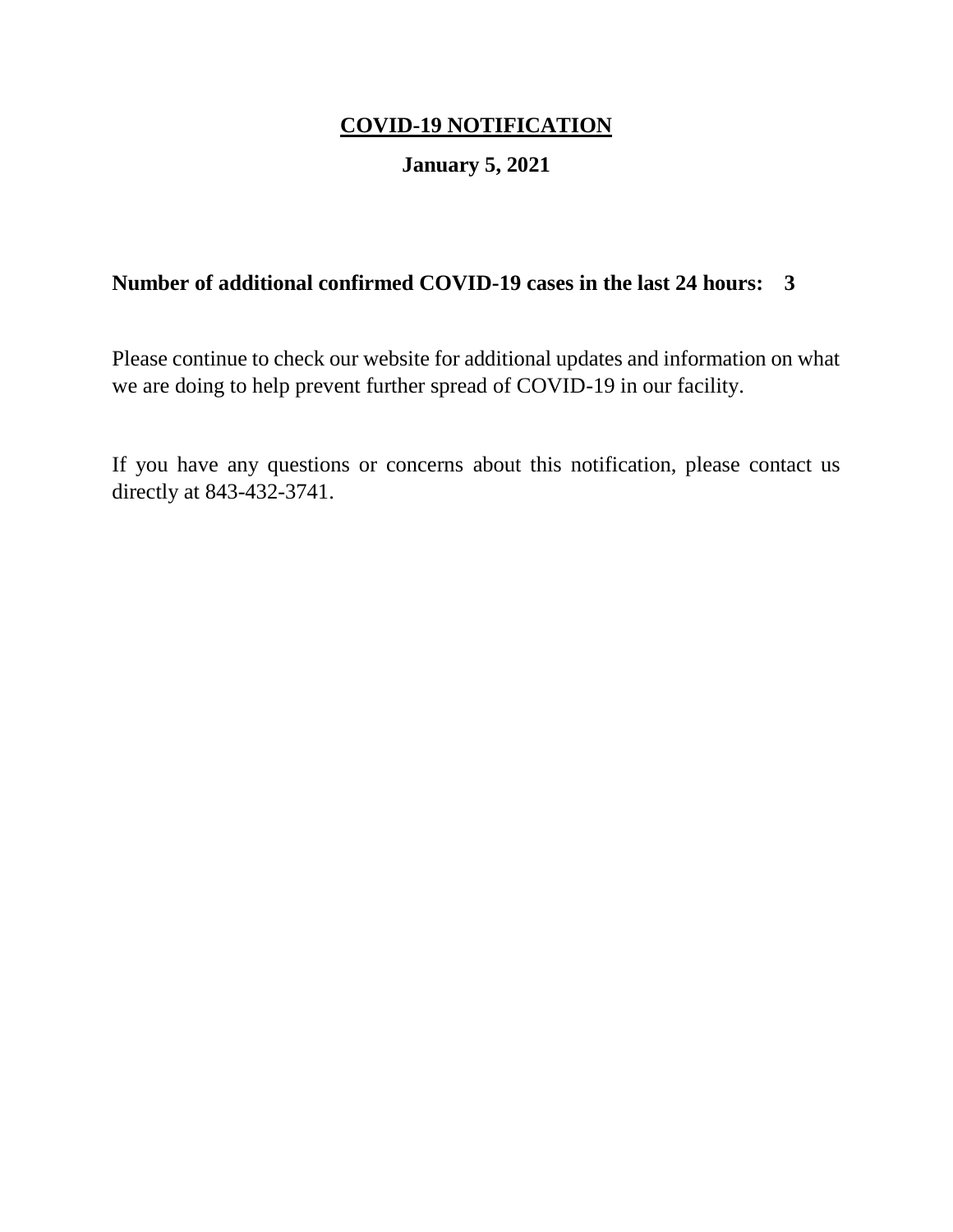#### **WEEKLY UPDATE 02/11/2021**

Dear Residents and Families/Representatives,

Please accept this letter as our update regarding the status of COVID-19 in our facility. Our total number of positive cases since the onset of this virus has been 84 residents and 40 staff members. We had 2 employee and 16 residents test positive this week so we must cancel our Resident Visitation for at least the next 14 days.

As you have probably heard, the CDC recently announced that healthcare workers and long-term care residents should be among the first group of people to receive the vaccine for COVID-19. We are optimistic this will help stop the spread of this virus in our community. Consents for the vaccines are currently available. We had our first vaccine clinic on January 8, 2021, our second vaccine clinic on February 5, 2021 and our third clinic is scheduled for March 5, 2021. Please continue to do your part in limiting the transmission of COVID-19 by wearing masks, washing your hands and keeping a safe distance from others.

We are working hard to keep everyone in our community safe and we will continue to practice the enhanced safety precautions that are known to prevent the spread of COVID-19, such as only essential personnel are allowed inside the facility and we screen them for signs and symptoms of illness prior to entering.

Our residents are continually monitored and staff is using PPE as recommended by the CDC. Staff is frequently reminded and encouraged to practice social distancing and to use hand sanitizer and frequently wash their hands when they are in the facility and out in the community. We ask them not to report to work if they have symptoms of illness.

Please continue to check our website for weekly updates as well as notification of new cases. As always, we will notify you if we receive confirmation of a new positive case in our facility and we will reach out to you individually if your loved one is displaying symptoms of COVID-19 or tests positive for COVID-19.

If you have any questions or concerns please contact us directly at 803-432-3741

Sincerely,

Yvonne Washburn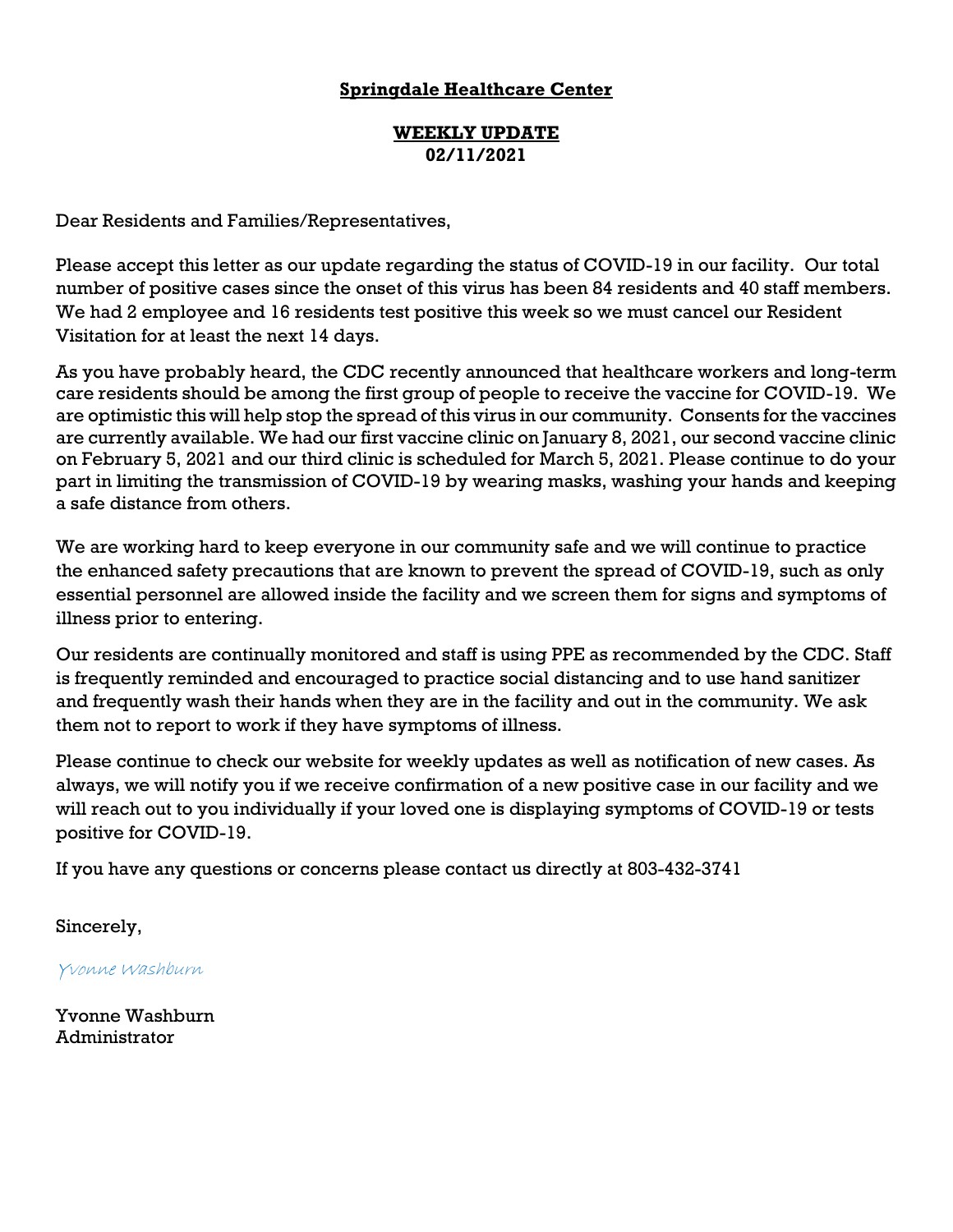## **February 16, 2021**

## **Number of additional confirmed COVID-19 cases in the last 24 hours: 2**

Please continue to check our website for additional updates and information on what we are doing to help prevent further spread of COVID-19 in our facility.

If you have any questions or concerns about this notification, please contact us directly at 803-432-3741.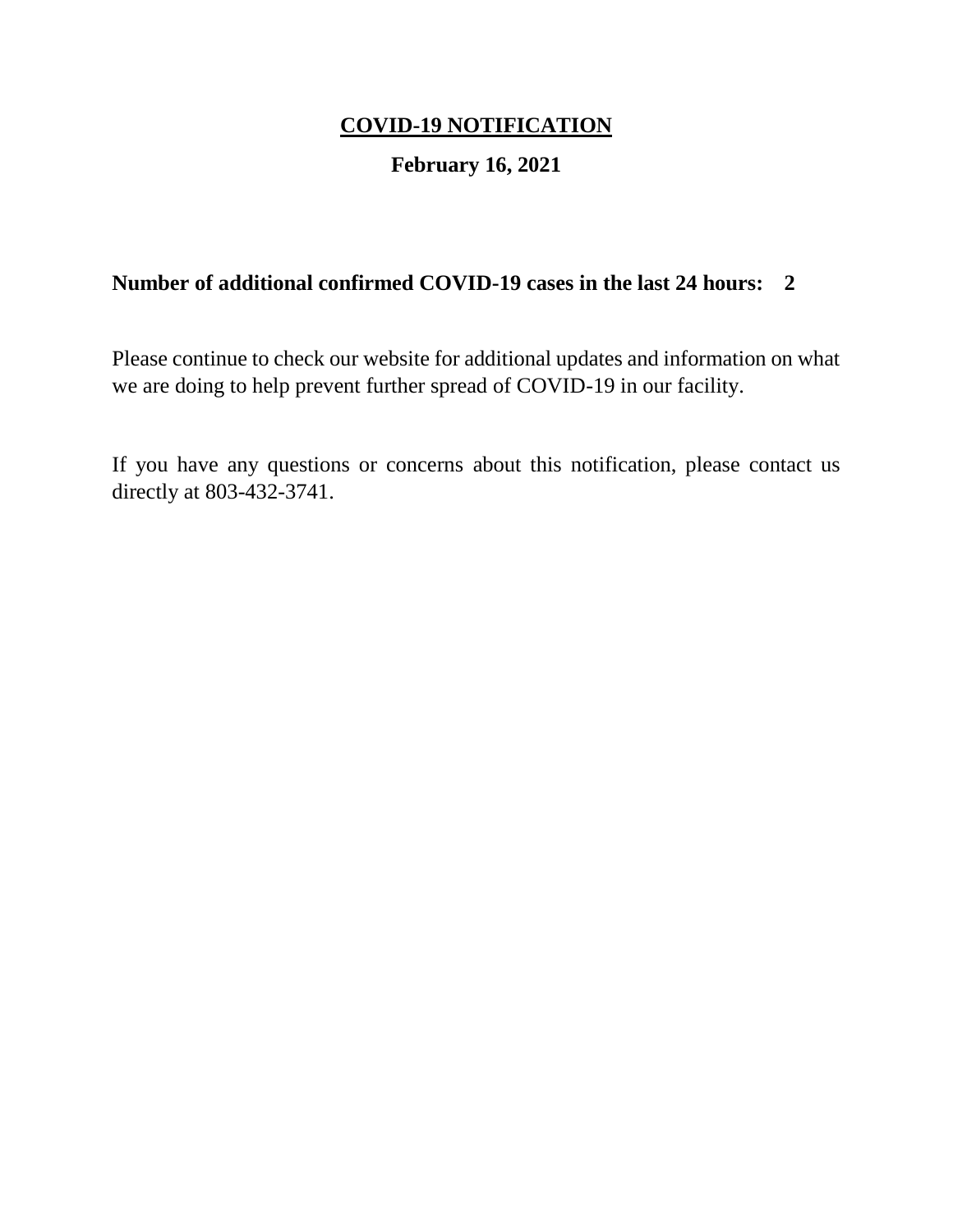#### **WEEKLY UPDATE 02/17/2021**

Dear Residents and Families/Representatives,

Please accept this letter as our update regarding the status of COVID-19 in our facility. Our total number of positive cases since the onset of this virus has been 85 residents and 41 staff members. We had 1 employee and 1 resident test positive this week so we must cancel our Resident Visitation for at least the next 14 days.

As you have probably heard, the CDC recently announced that healthcare workers and long-term care residents should be among the first group of people to receive the vaccine for COVID-19. We are optimistic this will help stop the spread of this virus in our community. Consents for the vaccines are currently available. We had our first vaccine clinic on January 8, 2021, our second vaccine clinic on February 5, 2021 and our third clinic is scheduled for March 5, 2021. Please continue to do your part in limiting the transmission of COVID-19 by wearing masks, washing your hands and keeping a safe distance from others.

We are working hard to keep everyone in our community safe and we will continue to practice the enhanced safety precautions that are known to prevent the spread of COVID-19, such as only essential personnel are allowed inside the facility and we screen them for signs and symptoms of illness prior to entering.

Our residents are continually monitored and staff is using PPE as recommended by the CDC. Staff is frequently reminded and encouraged to practice social distancing and to use hand sanitizer and frequently wash their hands when they are in the facility and out in the community. We ask them not to report to work if they have symptoms of illness.

Please continue to check our website for weekly updates as well as notification of new cases. As always, we will notify you if we receive confirmation of a new positive case in our facility and we will reach out to you individually if your loved one is displaying symptoms of COVID-19 or tests positive for COVID-19.

If you have any questions or concerns please contact us directly at 803-432-3741

Sincerely,

Yvonne Washburn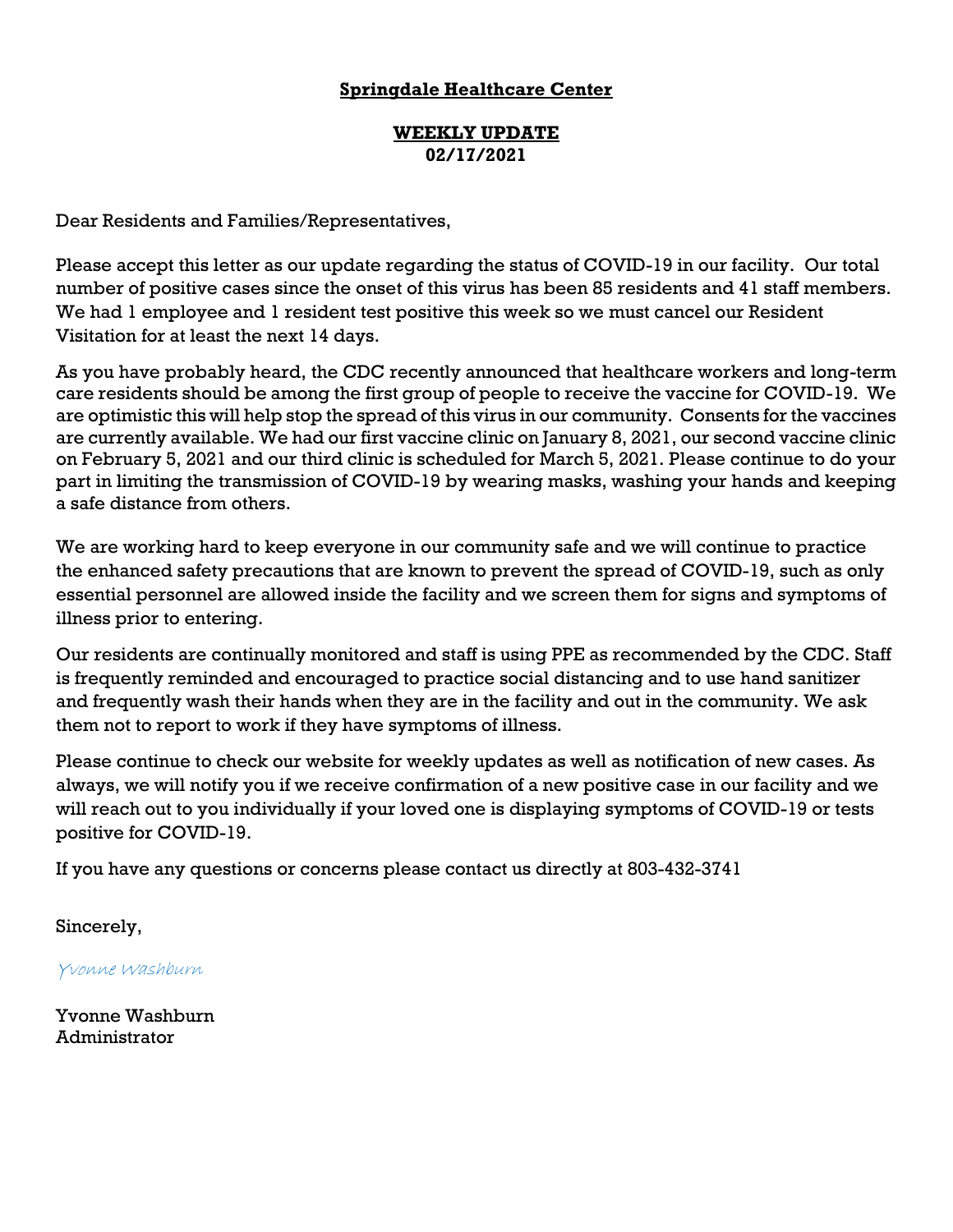## **February 18, 2021**

## **Number of additional confirmed COVID-19 cases in the last 24 hours: 1**

Please continue to check our website for additional updates and information on what we are doing to help prevent further spread of COVID-19 in our facility.

If you have any questions or concerns about this notification, please contact us directly at 803-432-3741.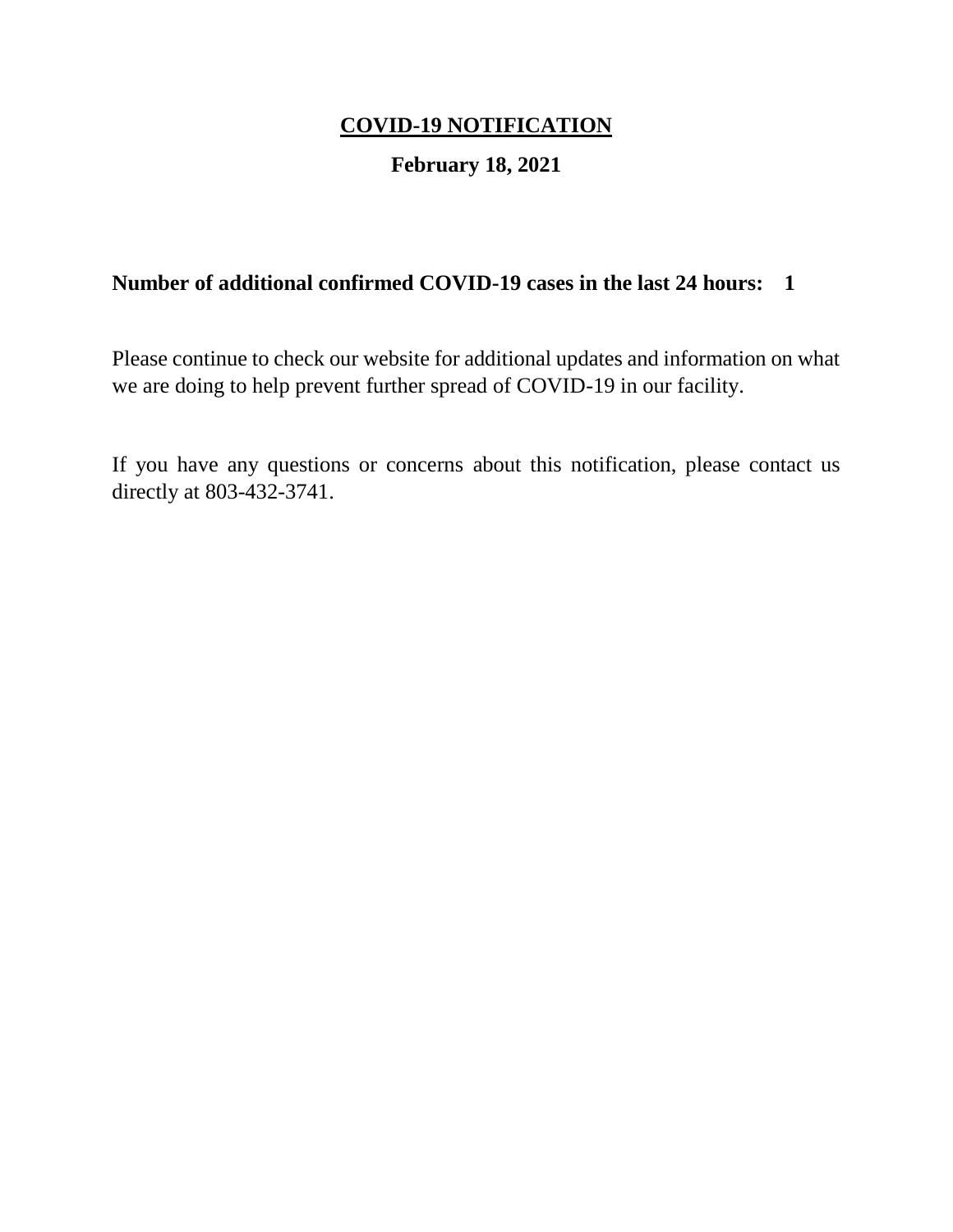## **February 2, 2021**

## **Number of additional confirmed COVID-19 cases in the last 24 hours: 2**

Please continue to check our website for additional updates and information on what we are doing to help prevent further spread of COVID-19 in our facility.

If you have any questions or concerns about this notification, please contact us directly at 843-432-3741.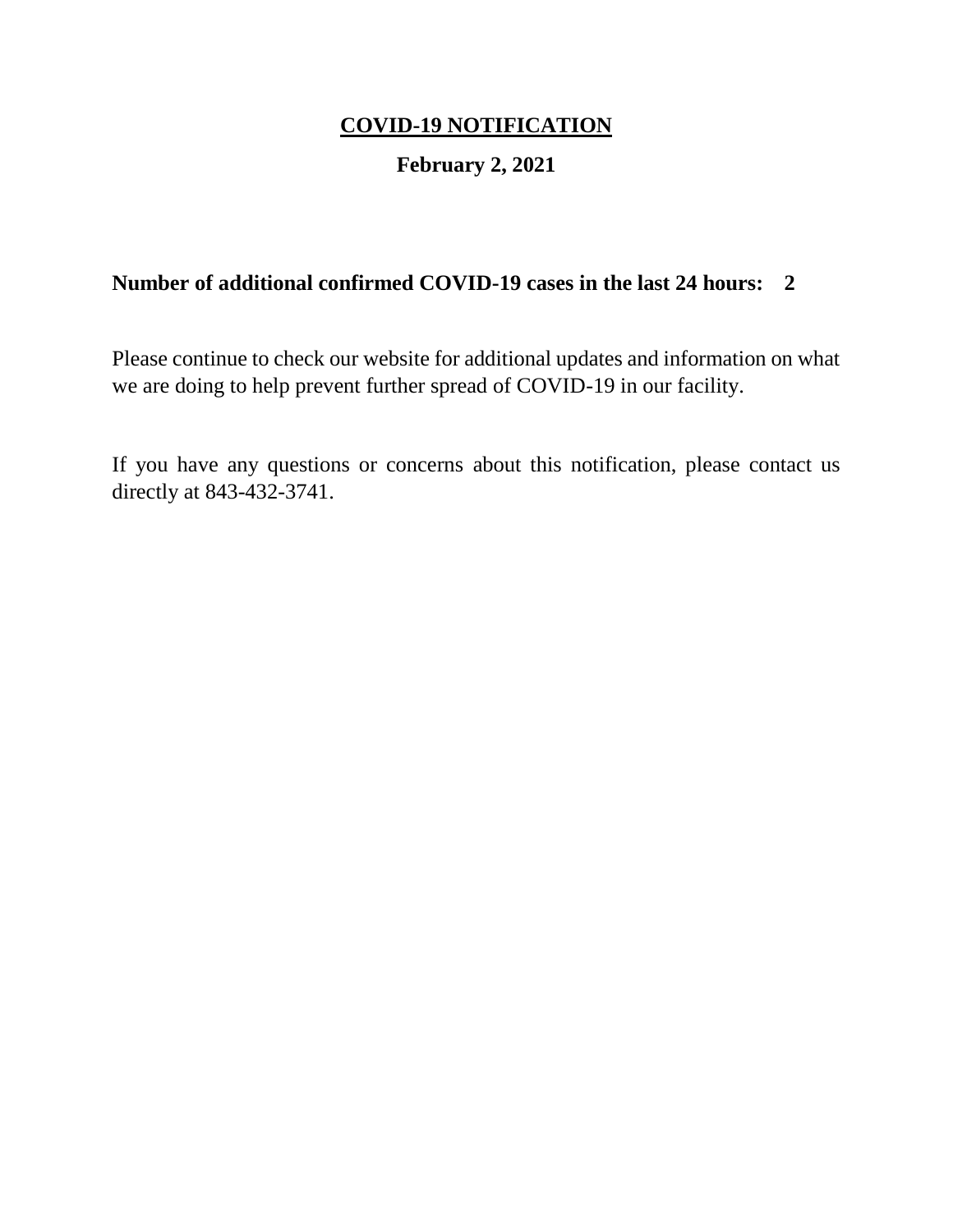## **February 22, 2021**

## **Number of additional confirmed COVID-19 cases in the last 24 hours: 1**

Please continue to check our website for additional updates and information on what we are doing to help prevent further spread of COVID-19 in our facility.

If you have any questions or concerns about this notification, please contact us directly at 803-432-3741.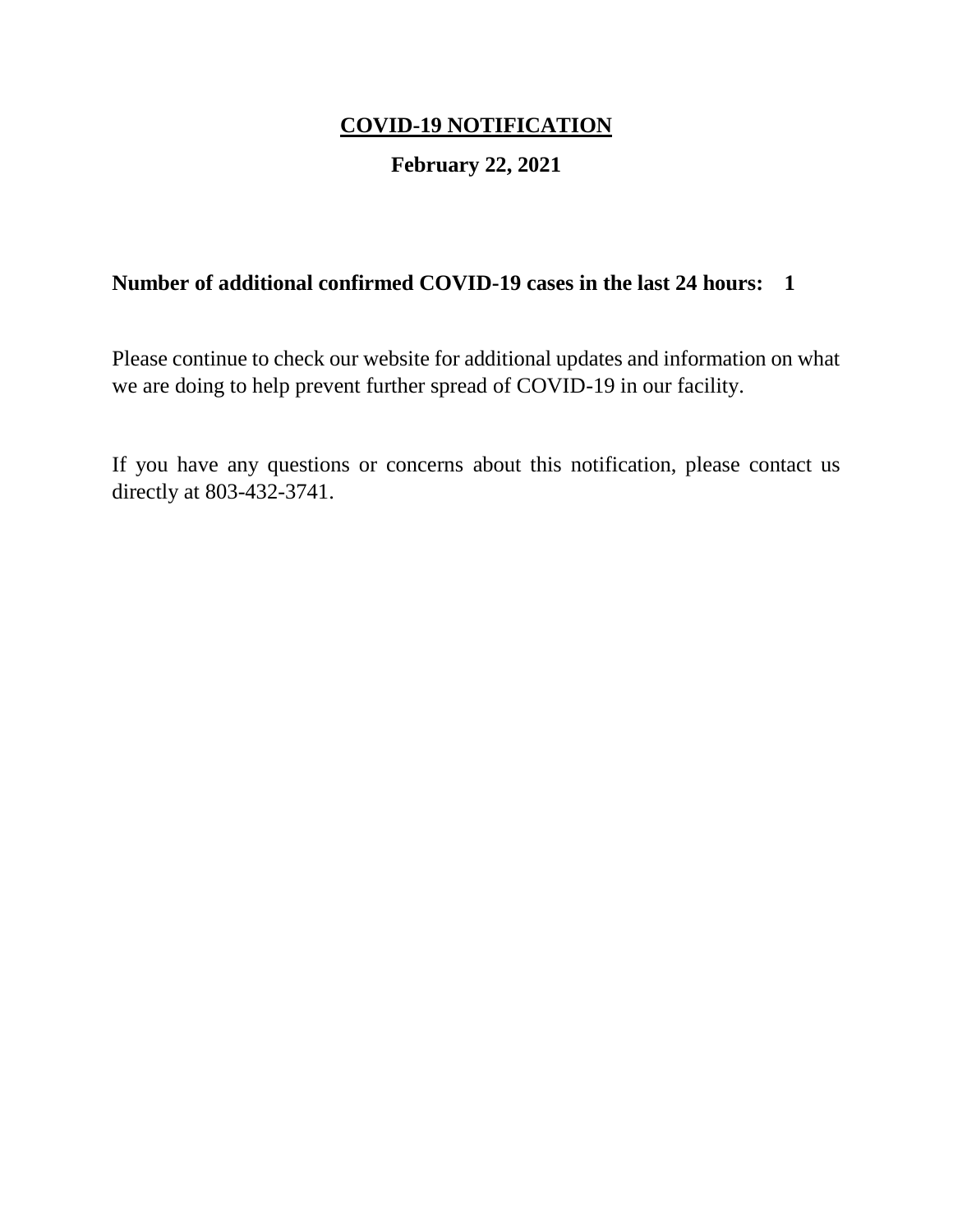#### **WEEKLY UPDATE 02/24/2021**

Dear Residents and Families/Representatives,

Please accept this letter as our update regarding the status of COVID-19 in our facility. Our total number of positive cases since the onset of this virus has been 86 residents and 44 staff members. We had 3 employee and 1 resident test positive this week so we must cancel our Resident Visitation for at least the next 14 days.

As you have probably heard, the CDC recently announced that healthcare workers and long-term care residents should be among the first group of people to receive the vaccine for COVID-19. We are optimistic this will help stop the spread of this virus in our community. Consents for the vaccines are currently available. We had our first vaccine clinic on January 8, 2021, our second vaccine clinic on February 5, 2021 and our third clinic is scheduled for March 5, 2021. Please continue to do your part in limiting the transmission of COVID-19 by wearing masks, washing your hands and keeping a safe distance from others.

We are working hard to keep everyone in our community safe and we will continue to practice the enhanced safety precautions that are known to prevent the spread of COVID-19, such as only essential personnel are allowed inside the facility and we screen them for signs and symptoms of illness prior to entering.

Our residents are continually monitored and staff is using PPE as recommended by the CDC. Staff is frequently reminded and encouraged to practice social distancing and to use hand sanitizer and frequently wash their hands when they are in the facility and out in the community. We ask them not to report to work if they have symptoms of illness.

Please continue to check our website for weekly updates as well as notification of new cases. As always, we will notify you if we receive confirmation of a new positive case in our facility and we will reach out to you individually if your loved one is displaying symptoms of COVID-19 or tests positive for COVID-19.

If you have any questions or concerns please contact us directly at 803-432-3741

Sincerely,

Yvonne Washburn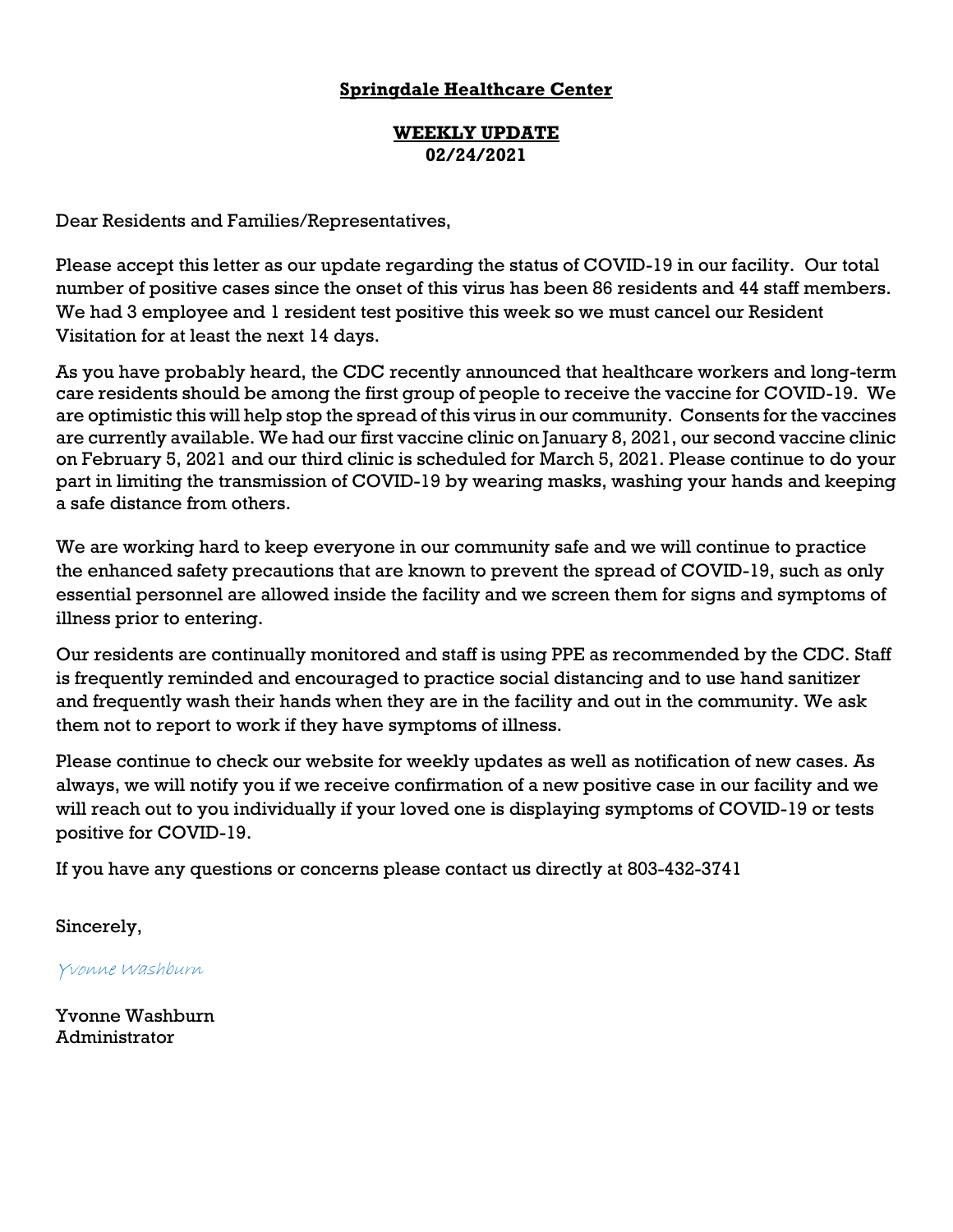## **February 26, 2021**

## **Number of additional confirmed COVID-19 cases in the last 24 hours: 2**

Please continue to check our website for additional updates and information on what we are doing to help prevent further spread of COVID-19 in our facility.

If you have any questions or concerns about this notification, please contact us directly at 803-432-3741.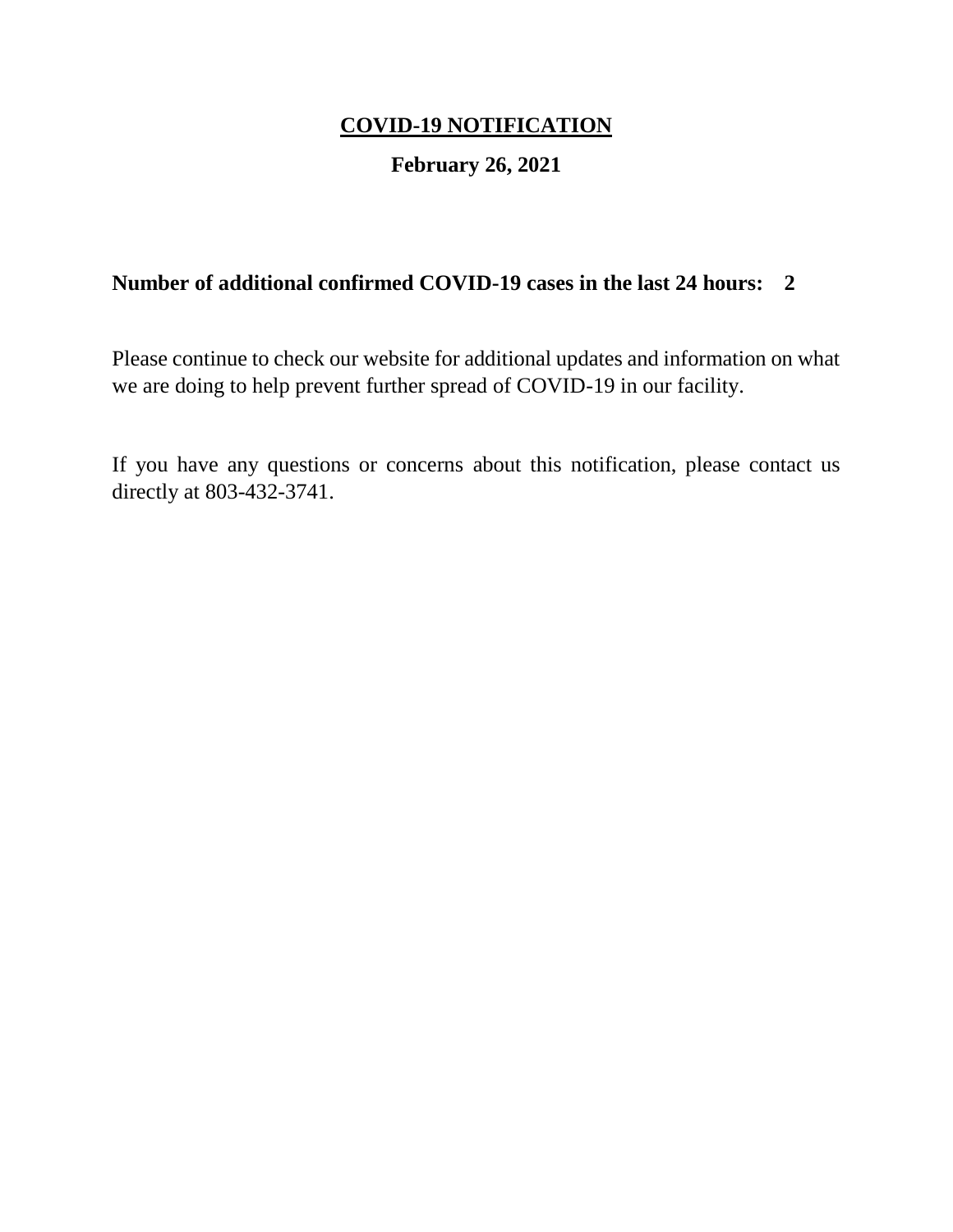#### **WEEKLY UPDATE 02/04/2021**

Dear Residents and Families/Representatives,

Please accept this letter as our update regarding the status of COVID-19 in our facility. Our total number of positive cases since the onset of this virus has been 68 residents and 38 staff members. We had 0 employee and 2 residents test positive this week so we must cancel our Resident Visitation for at least the next 14 days.

As you have probably heard, the CDC recently announced that healthcare workers and long-term care residents should be among the first group of people to receive the vaccine for COVID-19. We are optimistic this will help stop the spread of this virus in our community. Consents for the vaccines are currently available and while we do not have the exact dates that the vaccines will be administered, we will let you know as soon as that information is available. In the meantime, please continue to do your part in limiting the transmission of COVID-19 by wearing masks, washing your hands and keeping a safe distance from others.

We are working hard to keep everyone in our community safe and we will continue to practice the enhanced safety precautions that are known to prevent the spread of COVID-19, such as only essential personnel are allowed inside the facility and we screen them for signs and symptoms of illness prior to entering.

Our residents are continually monitored and staff is using PPE as recommended by the CDC. Staff is frequently reminded and encouraged to practice social distancing and to use hand sanitizer and frequently wash their hands when they are in the facility and out in the community. We ask them not to report to work if they have symptoms of illness.

Please continue to check our website for weekly updates as well as notification of new cases. As always, we will notify you if we receive confirmation of a new positive case in our facility and we will reach out to you individually if your loved one is displaying symptoms of COVID-19 or tests positive for COVID-19.

If you have any questions or concerns please contact us directly at 803-432-3741

Sincerely,

Yvonne Washburn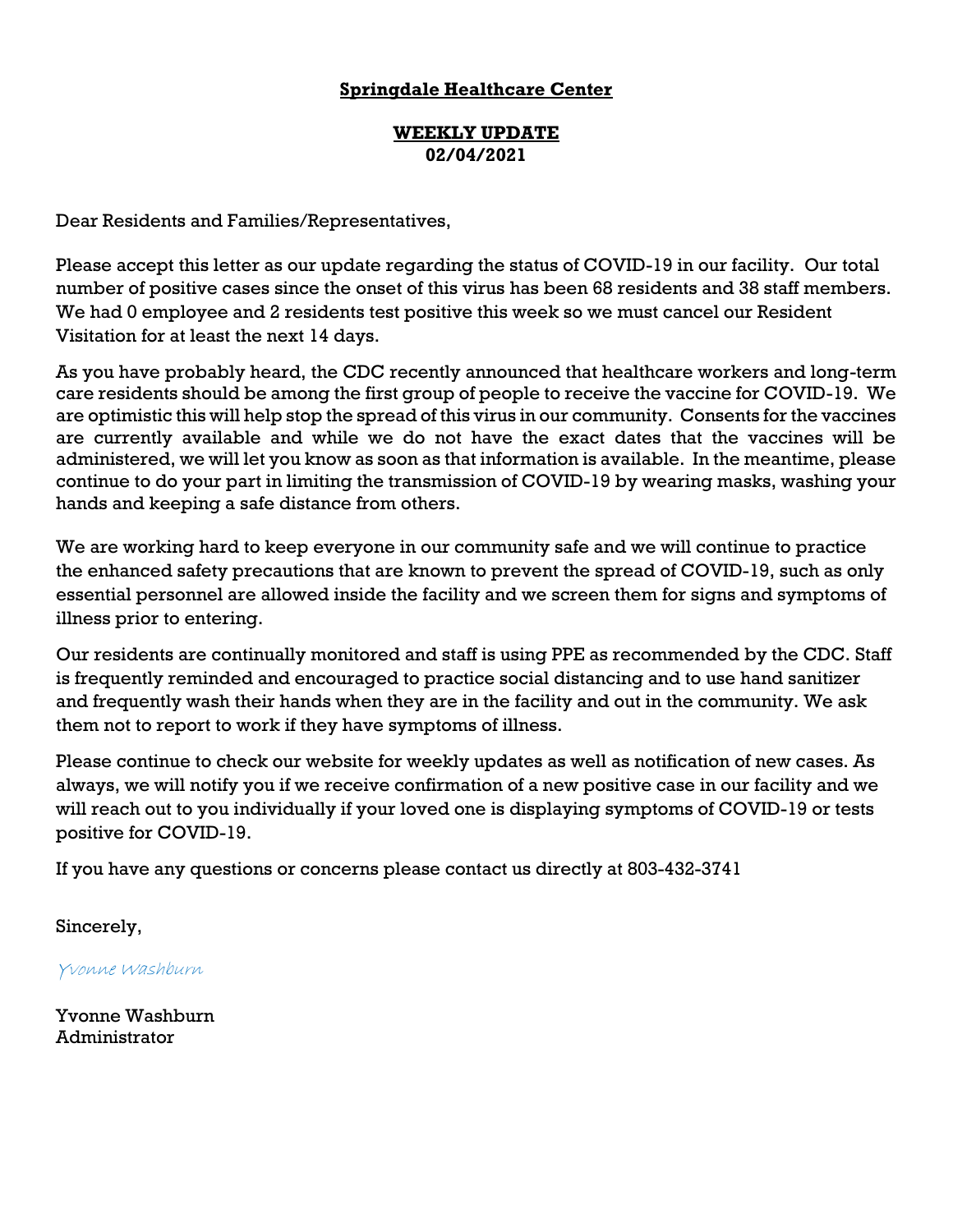## **February 9, 2021**

## **Number of additional confirmed COVID-19 cases in the last 24 hours: 10**

Please continue to check our website for additional updates and information on what we are doing to help prevent further spread of COVID-19 in our facility.

If you have any questions or concerns about this notification, please contact us directly at 843-432-3741.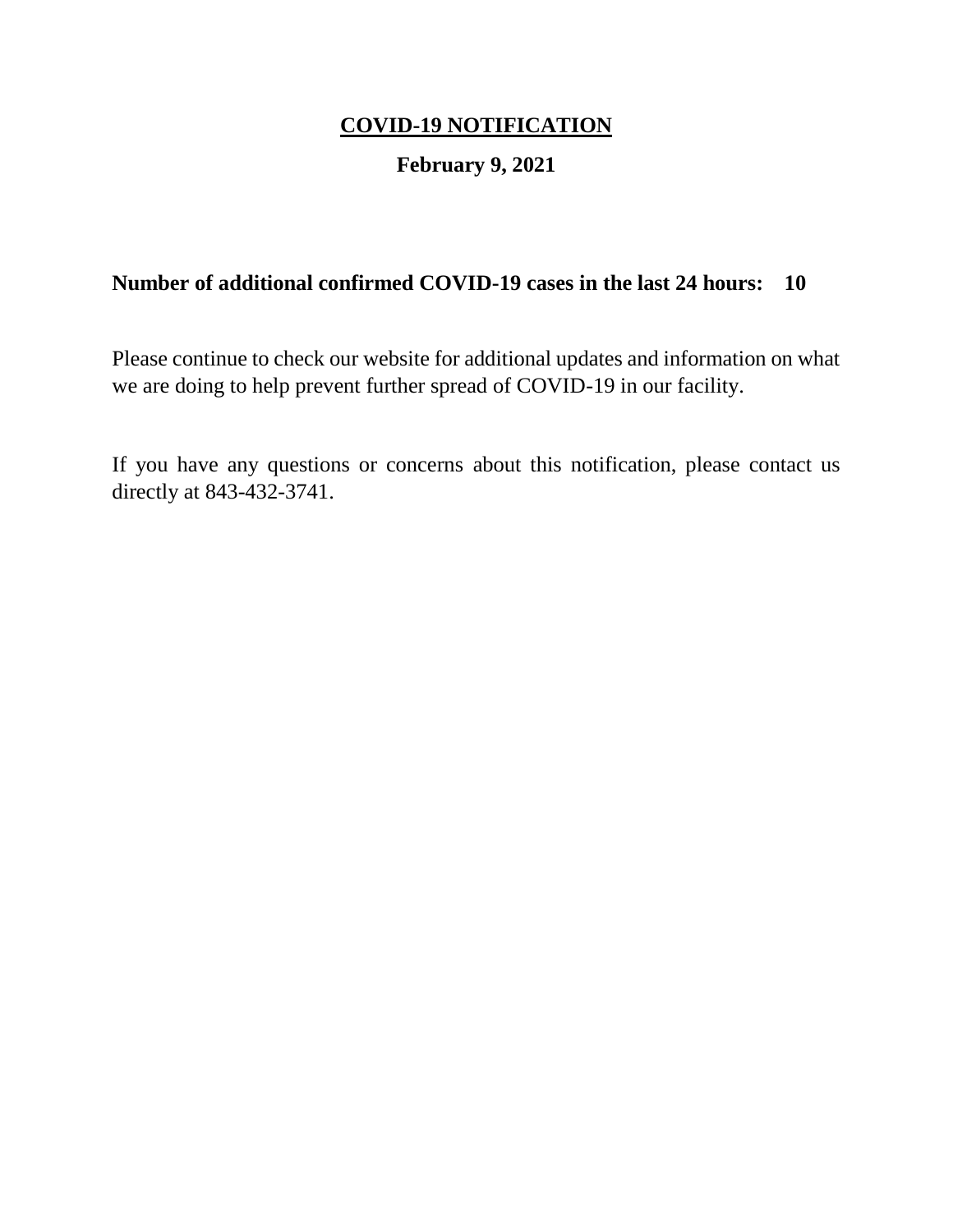## **March 1, 2021**

# **Number of additional confirmed COVID-19 cases:**

**2/28/21 - 1**

Please continue to check our website for additional updates and information on what we are doing to help prevent further spread of COVID-19 in our facility.

If you have any questions or concerns about this notification, please contact us directly at 803-432-4731.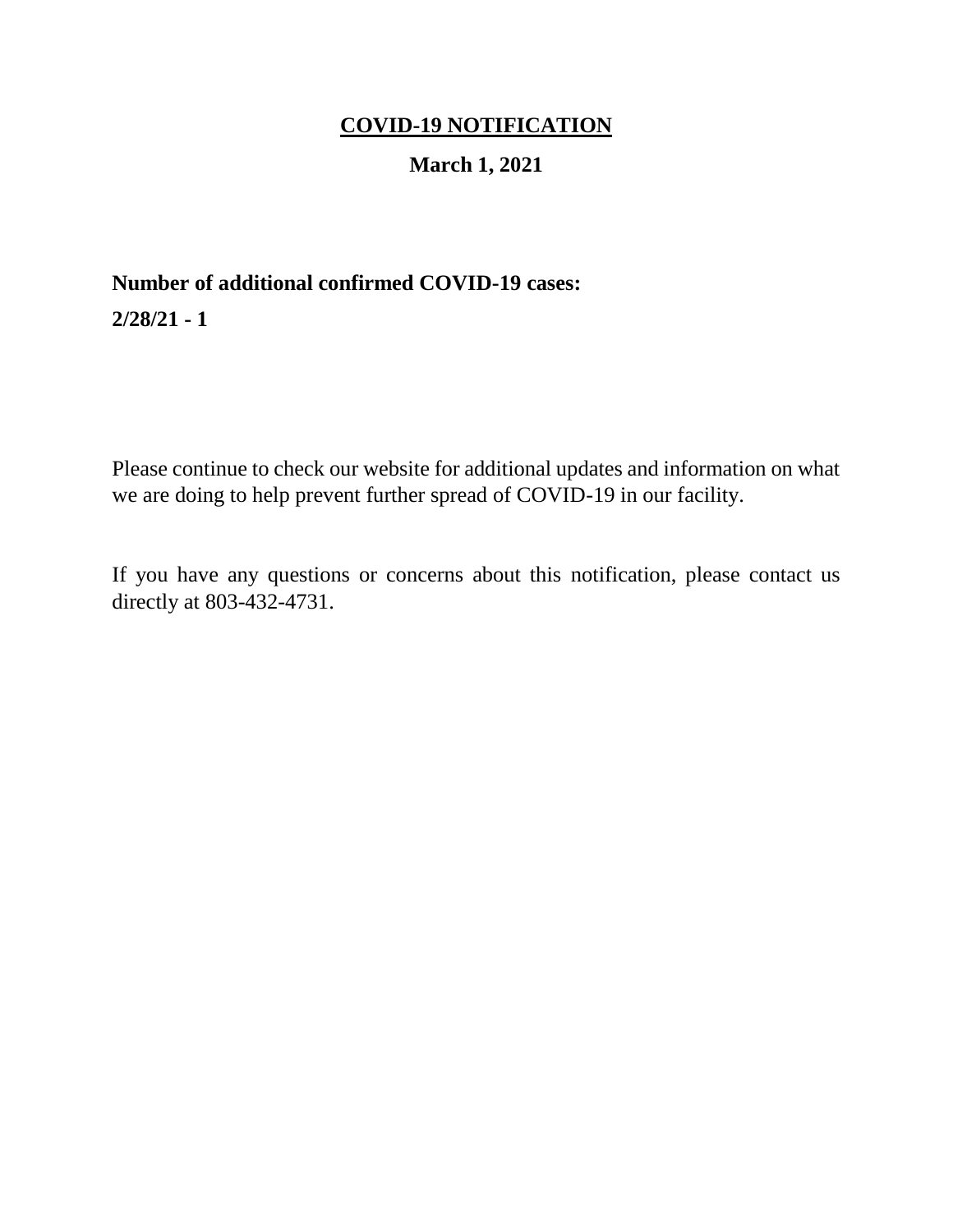#### **WEEKLY UPDATE 03/10/2021**

Dear Residents and Families/Representatives,

Please accept this letter as our update regarding the status of COVID-19 in our facility. Our total number of positive cases since the onset of this virus has been 86 residents and 47 staff members. We had 0 employee and 0 resident test positive this week. As we had positives cases last week, we must cancel our Resident Visitation for at least the next 7 days.

As you have probably heard, the CDC recently announced that healthcare workers and long-term care residents should be among the first group of people to receive the vaccine for COVID-19. We are optimistic this will help stop the spread of this virus in our community. Consents for the vaccines are currently available. We had our first vaccine clinic on January 8, 2021, our second vaccine clinic on February 5, 2021 and our third clinic on March 5, 2021. Please continue to do your part in limiting the transmission of COVID-19 by wearing masks, washing your hands and keeping a safe distance from others.

We are working hard to keep everyone in our community safe and we will continue to practice the enhanced safety precautions that are known to prevent the spread of COVID-19, such as only essential personnel are allowed inside the facility and we screen them for signs and symptoms of illness prior to entering.

Our residents are continually monitored and staff is using PPE as recommended by the CDC. Staff is frequently reminded and encouraged to practice social distancing and to use hand sanitizer and frequently wash their hands when they are in the facility and out in the community. We ask them not to report to work if they have symptoms of illness.

Please continue to check our website for weekly updates as well as notification of new cases. As always, we will notify you if we receive confirmation of a new positive case in our facility and we will reach out to you individually if your loved one is displaying symptoms of COVID-19 or tests positive for COVID-19.

If you have any questions or concerns please contact us directly at 803-432-3741

Sincerely,

Yvonne Washburn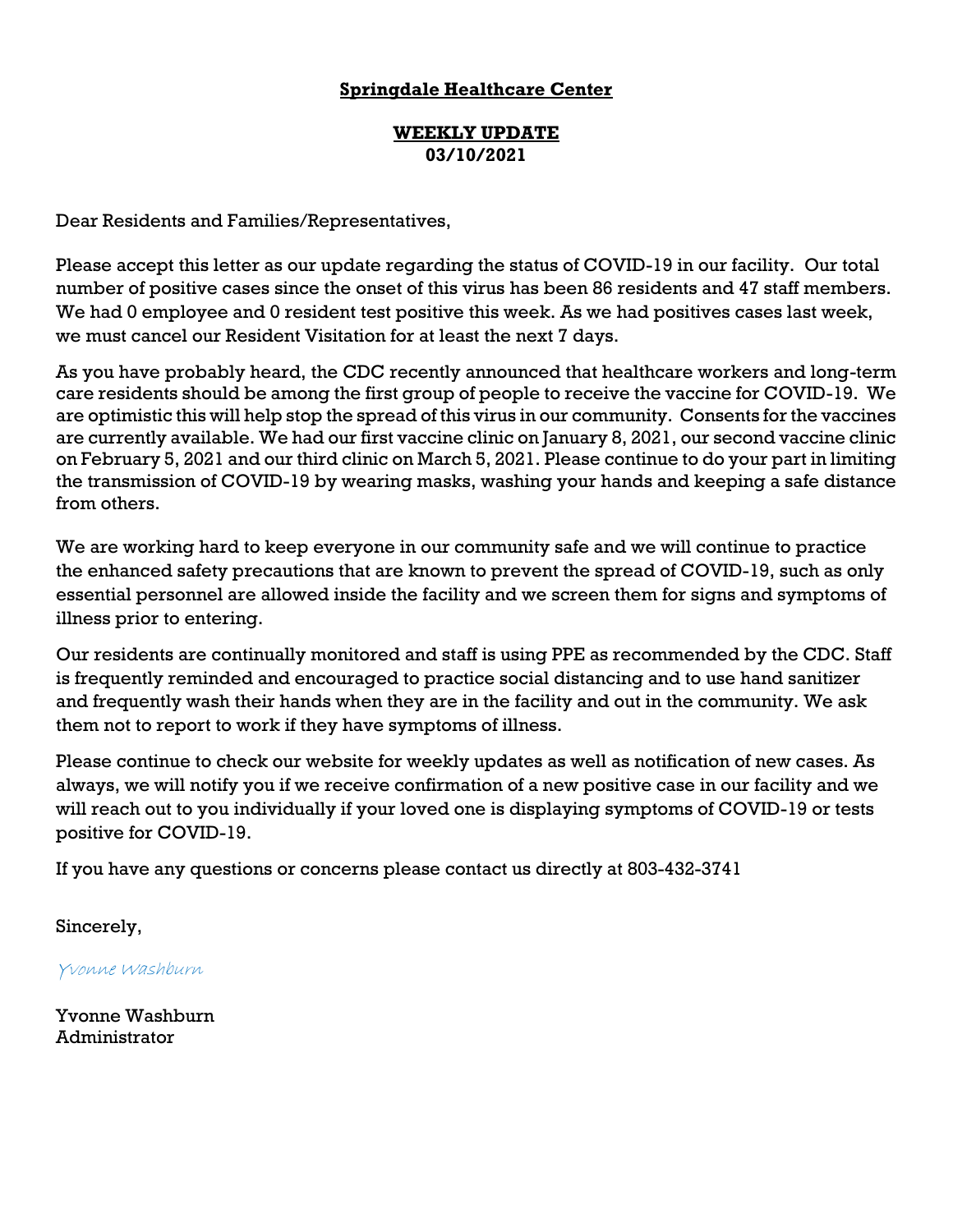#### **WEEKLY UPDATE 03/24/2021**

Dear Residents and Families/Representatives,

Please accept this letter as our update regarding the status of COVID-19 in our facility. Our total number of positive cases since the onset of this virus has been 86 residents and 47 staff members. We had 0 employee and 0 resident test positive this week. As we had not had any positive cases for 3 weeks, we are doing outdoor and indoor visits. To schedule a visit, please contact our Activities Department

As you have probably heard, the CDC recently announced that healthcare workers and long-term care residents should be among the first group of people to receive the vaccine for COVID-19. We are optimistic this will help stop the spread of this virus in our community. We had our first vaccine clinic on January 8, 2021, our second vaccine clinic on February 5, 2021 and our third clinic on March 5, 2021. Please continue to do your part in limiting the transmission of COVID-19 by wearing masks, washing your hands and keeping a safe distance from others.

We are working hard to keep everyone in our community safe and we will continue to practice the enhanced safety precautions that are known to prevent the spread of COVID-19, such as only essential personnel are allowed inside the facility and we screen them for signs and symptoms of illness prior to entering.

Our residents are continually monitored and staff is using PPE as recommended by the CDC. Staff is frequently reminded and encouraged to practice social distancing and to use hand sanitizer and frequently wash their hands when they are in the facility and out in the community. We ask them not to report to work if they have symptoms of illness.

Please continue to check our website for weekly updates as well as notification of new cases. As always, we will notify you if we receive confirmation of a new positive case in our facility and we will reach out to you individually if your loved one is displaying symptoms of COVID-19 or tests positive for COVID-19.

If you have any questions or concerns please contact us directly at 803-432-3741

Sincerely,

Yvonne Washburn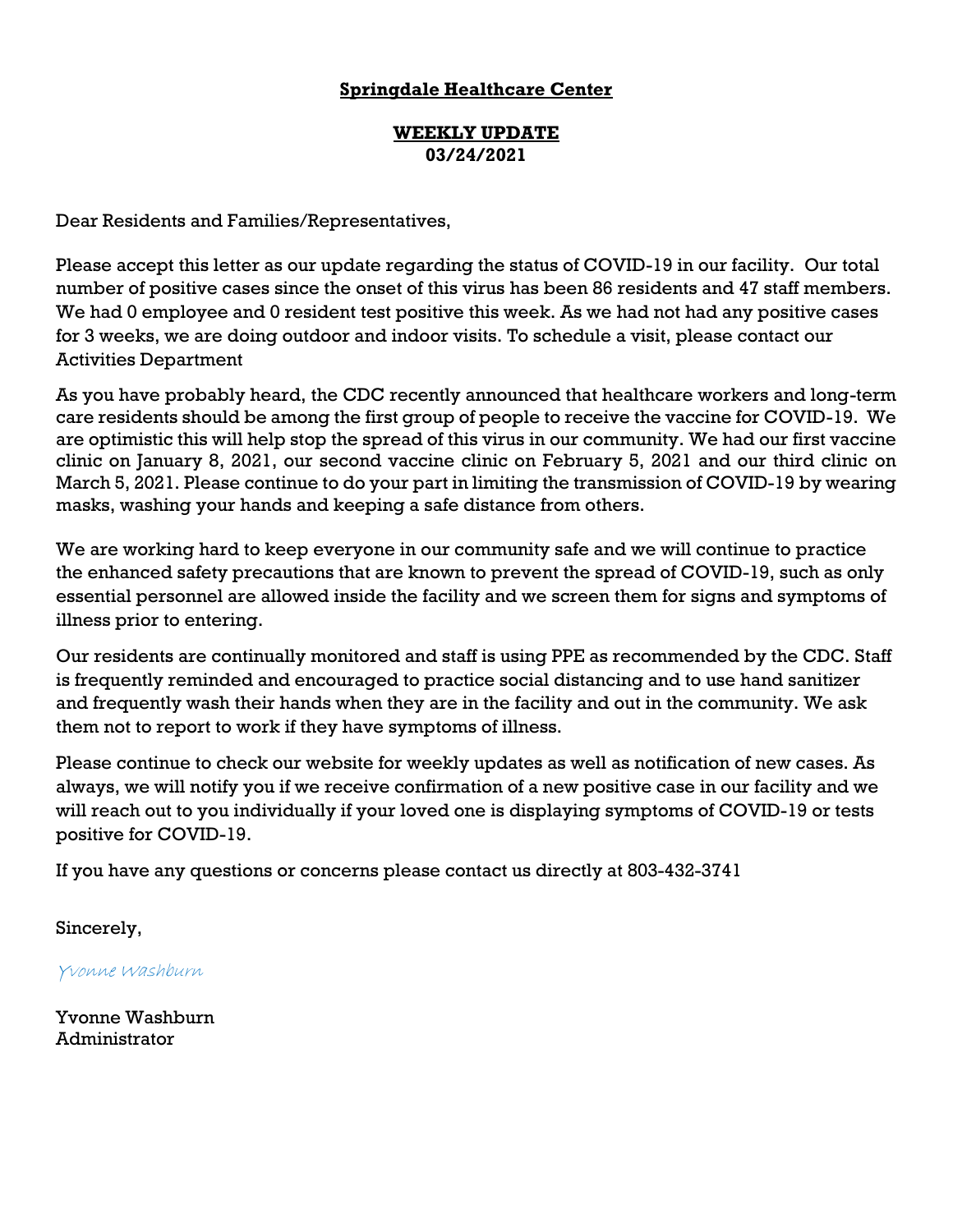#### **WEEKLY UPDATE 03/03/2021**

Dear Residents and Families/Representatives,

Please accept this letter as our update regarding the status of COVID-19 in our facility. Our total number of positive cases since the onset of this virus has been 86 residents and 47 staff members. We had 3 employee and 0 resident test positive this week so we must cancel our Resident Visitation for at least the next 14 days.

As you have probably heard, the CDC recently announced that healthcare workers and long-term care residents should be among the first group of people to receive the vaccine for COVID-19. We are optimistic this will help stop the spread of this virus in our community. Consents for the vaccines are currently available. We had our first vaccine clinic on January 8, 2021, our second vaccine clinic on February 5, 2021 and our third clinic is scheduled for March 5, 2021. Please continue to do your part in limiting the transmission of COVID-19 by wearing masks, washing your hands and keeping a safe distance from others.

We are working hard to keep everyone in our community safe and we will continue to practice the enhanced safety precautions that are known to prevent the spread of COVID-19, such as only essential personnel are allowed inside the facility and we screen them for signs and symptoms of illness prior to entering.

Our residents are continually monitored and staff is using PPE as recommended by the CDC. Staff is frequently reminded and encouraged to practice social distancing and to use hand sanitizer and frequently wash their hands when they are in the facility and out in the community. We ask them not to report to work if they have symptoms of illness.

Please continue to check our website for weekly updates as well as notification of new cases. As always, we will notify you if we receive confirmation of a new positive case in our facility and we will reach out to you individually if your loved one is displaying symptoms of COVID-19 or tests positive for COVID-19.

If you have any questions or concerns please contact us directly at 803-432-3741

Sincerely,

Yvonne Washburn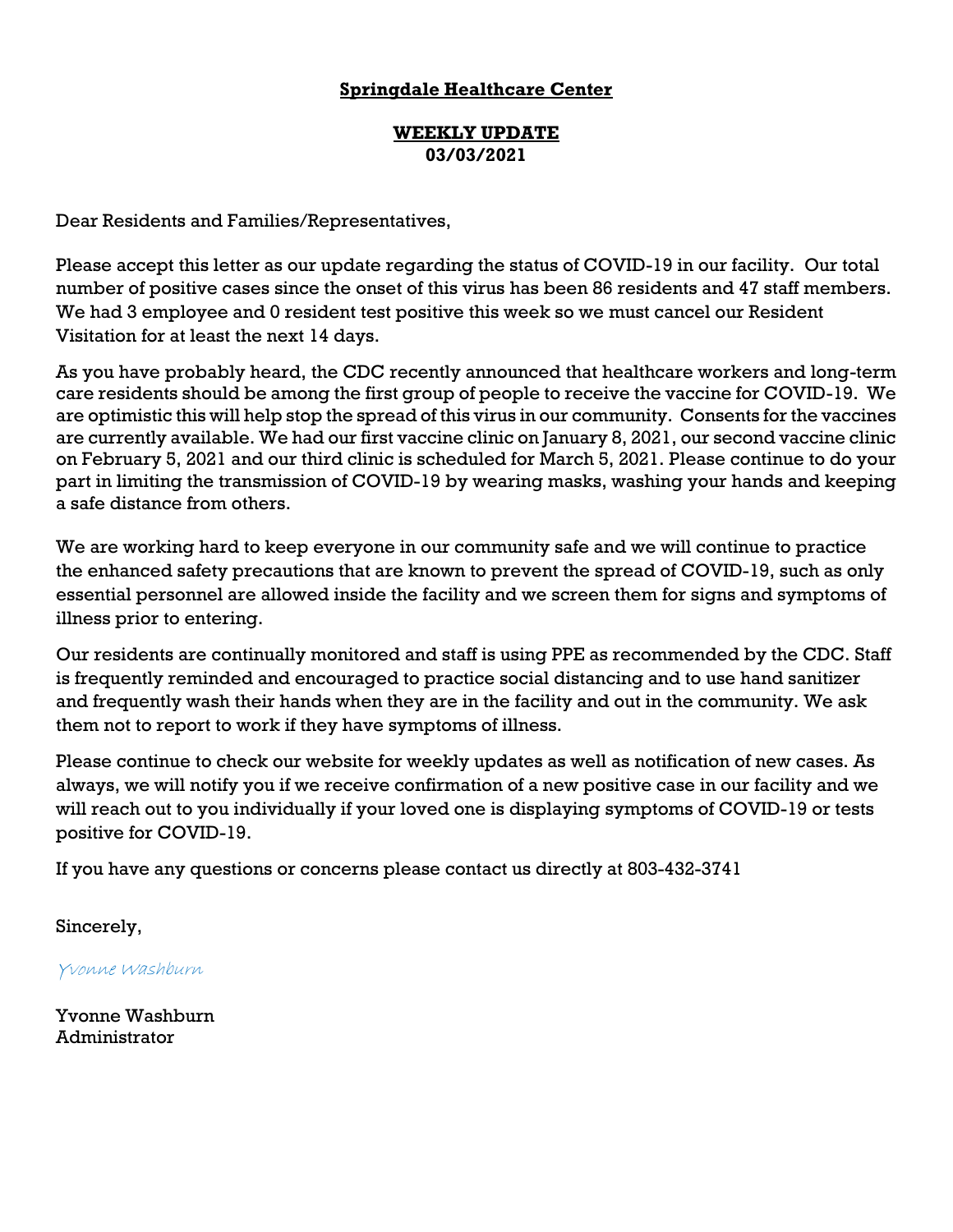#### **WEEKLY UPDATE 03/31/2021**

Dear Residents and Families/Representatives,

Please accept this letter as our update regarding the status of COVID-19 in our facility. Our total number of positive cases since the onset of this virus has been 86 residents and 47 staff members. We had 0 employee and 0 resident test positive this week. As we had not had any positive cases for 4 weeks, we are doing outdoor and indoor visits. To schedule a visit, please contact our Activities Department

As you have probably heard, the CDC recently announced that healthcare workers and long-term care residents should be among the first group of people to receive the vaccine for COVID-19. We are optimistic this will help stop the spread of this virus in our community. We had our first vaccine clinic on January 8, 2021, our second vaccine clinic on February 5, 2021 and our third clinic on March 5, 2021. Please continue to do your part in limiting the transmission of COVID-19 by wearing masks, washing your hands and keeping a safe distance from others.

We are working hard to keep everyone in our community safe and we will continue to practice the enhanced safety precautions that are known to prevent the spread of COVID-19, such as only essential personnel are allowed inside the facility and we screen them for signs and symptoms of illness prior to entering.

Our residents are continually monitored and staff is using PPE as recommended by the CDC. Staff is frequently reminded and encouraged to practice social distancing and to use hand sanitizer and frequently wash their hands when they are in the facility and out in the community. We ask them not to report to work if they have symptoms of illness.

Please continue to check our website for weekly updates as well as notification of new cases. As always, we will notify you if we receive confirmation of a new positive case in our facility and we will reach out to you individually if your loved one is displaying symptoms of COVID-19 or tests positive for COVID-19.

If you have any questions or concerns please contact us directly at 803-432-3741

Sincerely,

Yvonne Washburn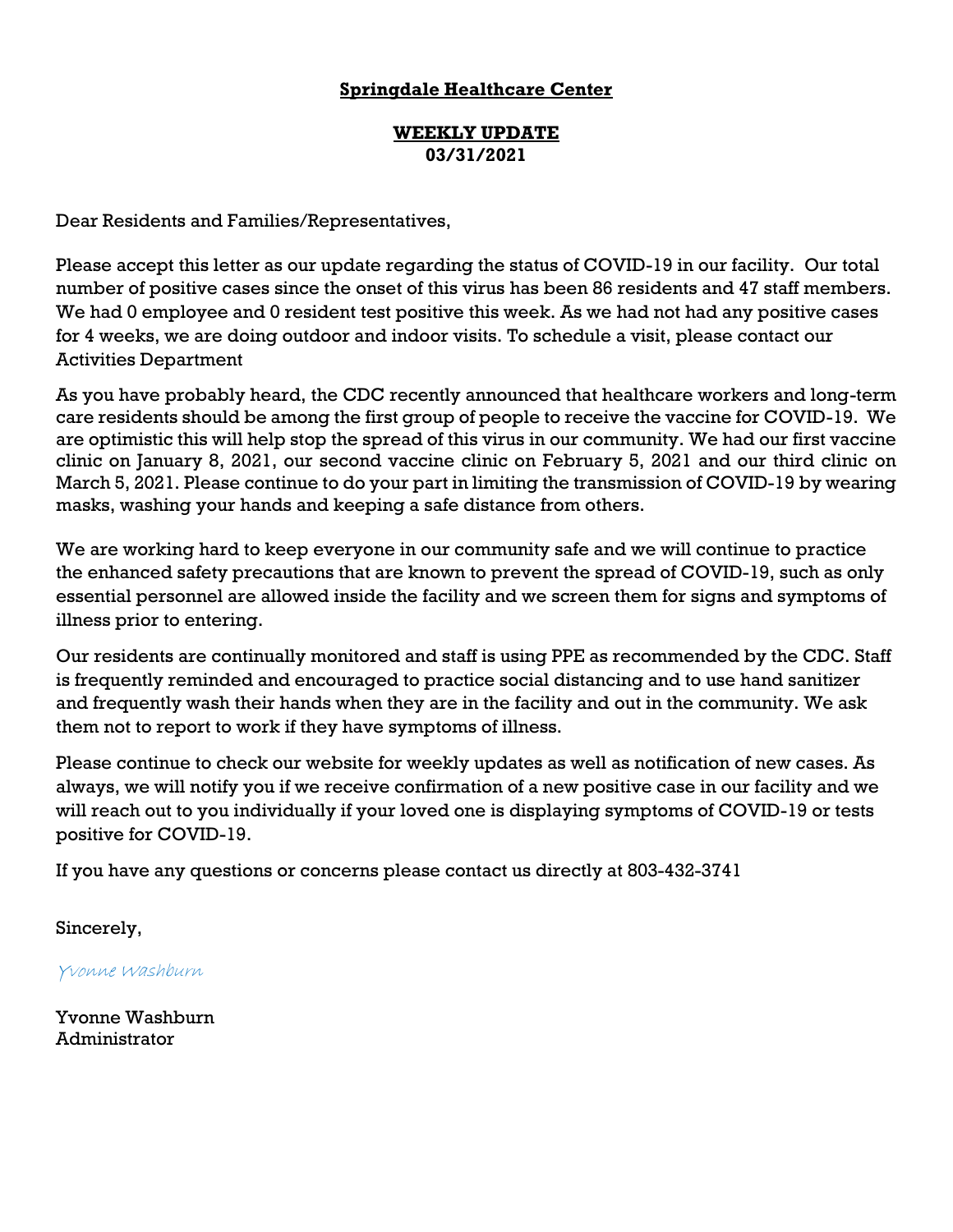#### **WEEKLY UPDATE 04/07/2021**

Dear Residents and Families/Representatives,

Please accept this letter as our update regarding the status of COVID-19 in our facility. Our total number of positive cases since the onset of this virus has been 86 residents and 47 staff members. We had 0 employee and 0 resident test positive this week. As we had not had any positive cases for 5 weeks, we are doing outdoor and indoor visits. To schedule a visit, please contact our Activities Department

As you have probably heard, the CDC recently announced that healthcare workers and long-term care residents should be among the first group of people to receive the vaccine for COVID-19. We are optimistic this will help stop the spread of this virus in our community. We had our first vaccine clinic on January 8, 2021, our second vaccine clinic on February 5, 2021 and our third clinic on March 5, 2021. Please continue to do your part in limiting the transmission of COVID-19 by wearing masks, washing your hands and keeping a safe distance from others.

We are working hard to keep everyone in our community safe and we will continue to practice the enhanced safety precautions that are known to prevent the spread of COVID-19, such as only essential personnel are allowed inside the facility and we screen them for signs and symptoms of illness prior to entering.

Our residents are continually monitored and staff is using PPE as recommended by the CDC. Staff is frequently reminded and encouraged to practice social distancing and to use hand sanitizer and frequently wash their hands when they are in the facility and out in the community. We ask them not to report to work if they have symptoms of illness.

Please continue to check our website for weekly updates as well as notification of new cases. As always, we will notify you if we receive confirmation of a new positive case in our facility and we will reach out to you individually if your loved one is displaying symptoms of COVID-19 or tests positive for COVID-19.

If you have any questions or concerns please contact us directly at 803-432-3741

Sincerely,

Yvonne Washburn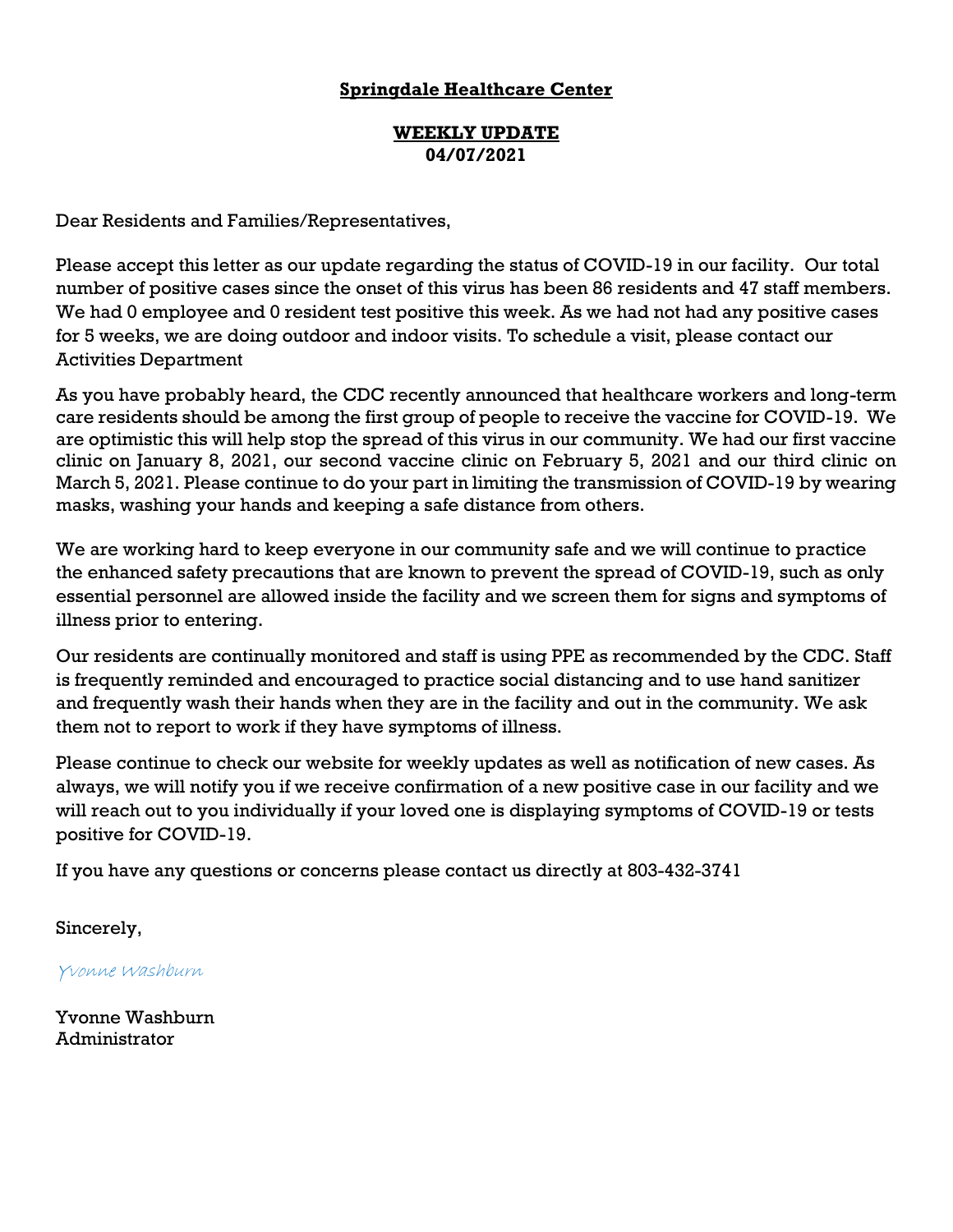#### **WEEKLY UPDATE 04/14/2021**

Dear Residents and Families/Representatives,

Please accept this letter as our update regarding the status of COVID-19 in our facility. Our total number of positive cases since the onset of this virus has been 86 residents and 47 staff members. We had 0 employee and 0 resident test positive this week. As we had not had any positive cases for 5 weeks, we are doing outdoor and indoor visits. To schedule a visit, please contact our Activities Department

As you have probably heard, the CDC recently announced that healthcare workers and long-term care residents should be among the first group of people to receive the vaccine for COVID-19. We are optimistic this will help stop the spread of this virus in our community. We had our first vaccine clinic on January 8, 2021, our second vaccine clinic on February 5, 2021 and our third clinic on March 5, 2021. Please continue to do your part in limiting the transmission of COVID-19 by wearing masks, washing your hands and keeping a safe distance from others.

We are working hard to keep everyone in our community safe and we will continue to practice the enhanced safety precautions that are known to prevent the spread of COVID-19, such as only essential personnel are allowed inside the facility and we screen them for signs and symptoms of illness prior to entering.

Our residents are continually monitored and staff is using PPE as recommended by the CDC. Staff is frequently reminded and encouraged to practice social distancing and to use hand sanitizer and frequently wash their hands when they are in the facility and out in the community. We ask them not to report to work if they have symptoms of illness.

Please continue to check our website for weekly updates as well as notification of new cases. As always, we will notify you if we receive confirmation of a new positive case in our facility and we will reach out to you individually if your loved one is displaying symptoms of COVID-19 or tests positive for COVID-19.

If you have any questions or concerns please contact us directly at 803-432-3741

Sincerely,

Yvonne Washburn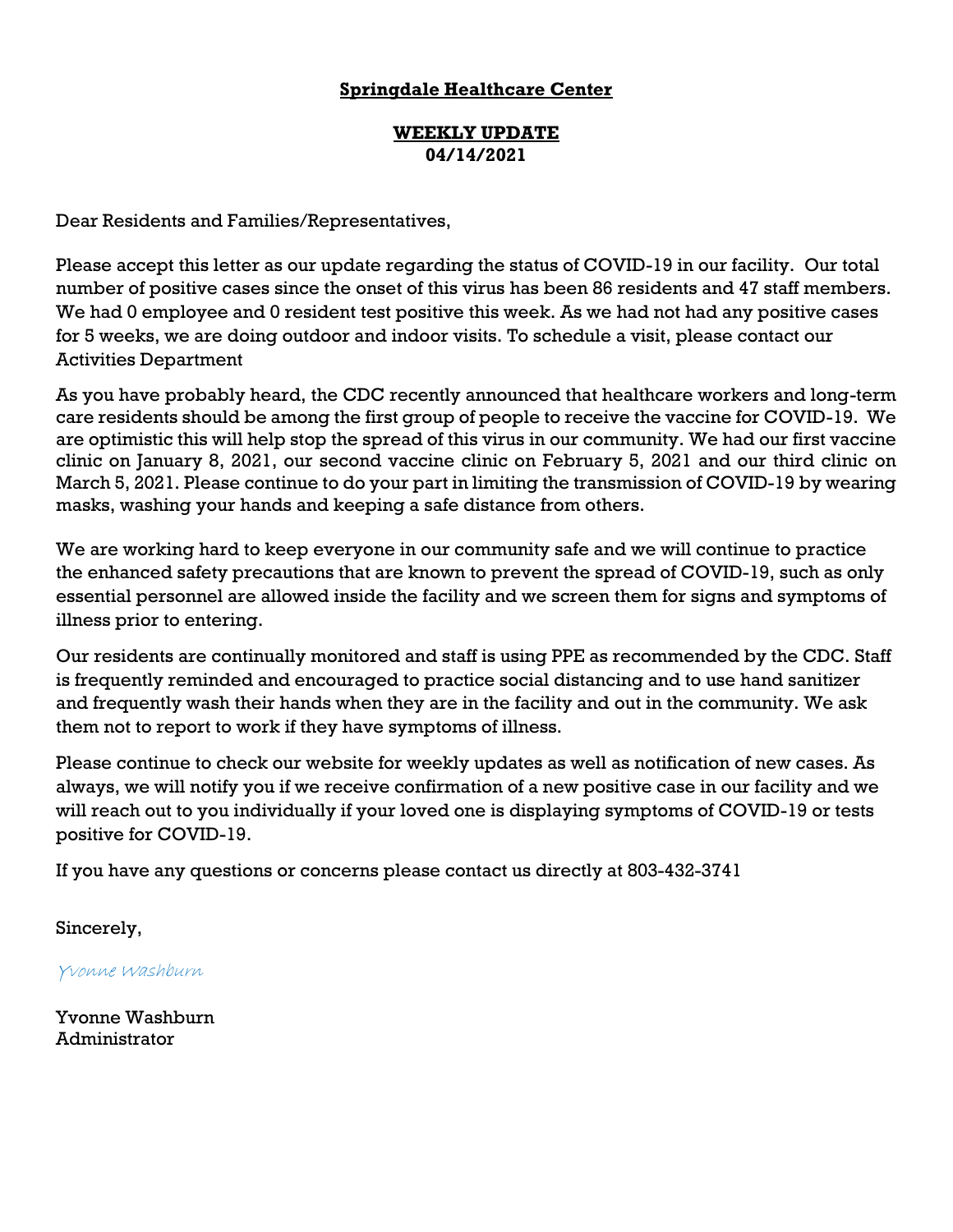## **April 21, 2021**

## **Number of additional confirmed COVID-19 cases in the last 24 hours: 2**

Please continue to check our website for additional updates and information on what we are doing to help prevent further spread of COVID-19 in our facility.

If you have any questions or concerns about this notification, please contact us directly at 803-432-3741.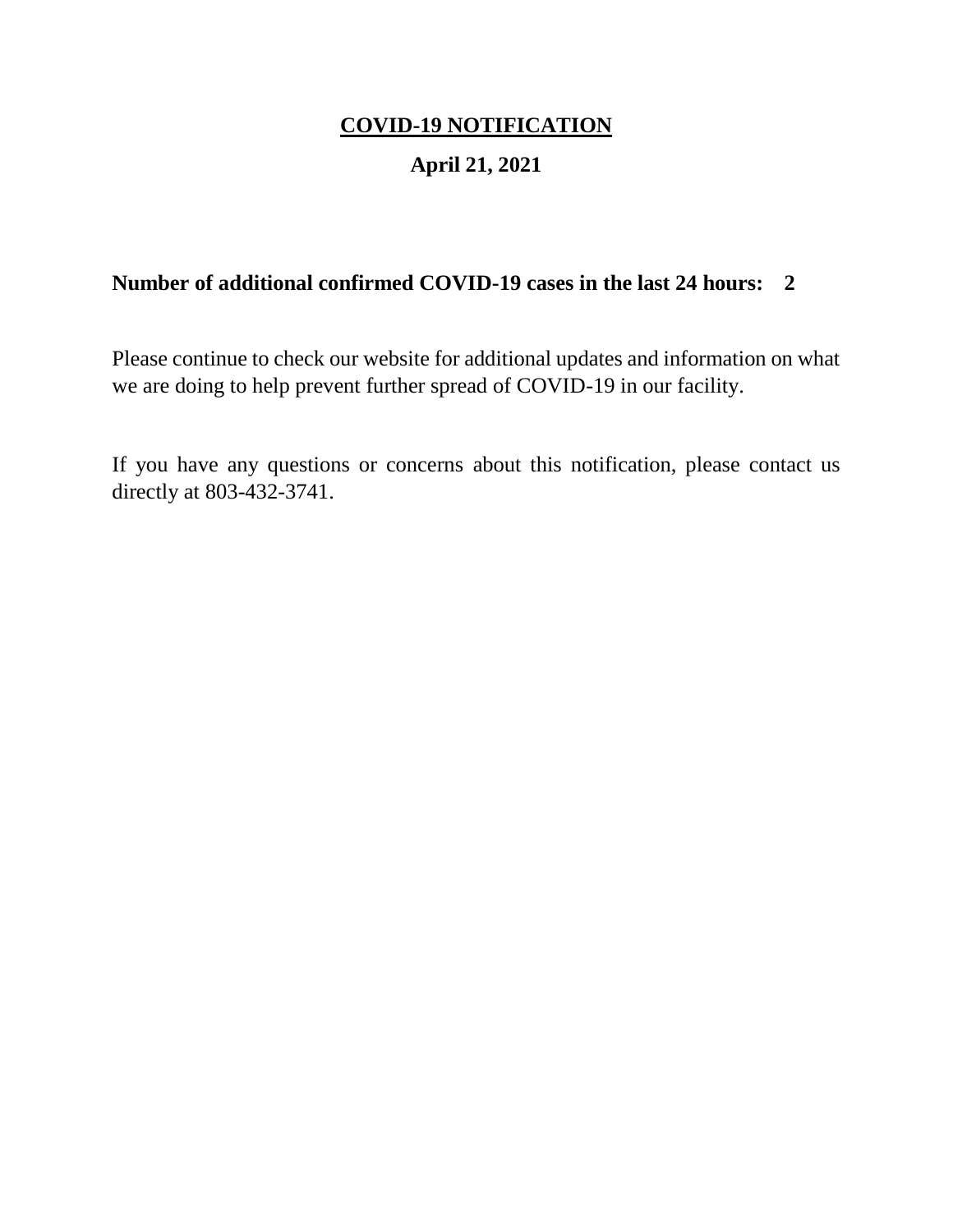#### **WEEKLY UPDATE 04/21/2021**

Dear Residents and Families/Representatives,

Please accept this letter as our update regarding the status of COVID-19 in our facility. Our total number of positive cases since the onset of this virus has been 86 residents and 49 staff members. We had 2 employee and 0 resident test positive this week. As we had 2 positive cases for 5 of COVID-19 this week, we are only doing outdoor visits. To schedule a visit, please contact our Activities Department

As you have probably heard, the CDC recently announced that healthcare workers and long-term care residents should be among the first group of people to receive the vaccine for COVID-19. We are optimistic this will help stop the spread of this virus in our community. We had our first vaccine clinic on January 8, 2021, our second vaccine clinic on February 5, 2021 and our third clinic on March 5, 2021. Please continue to do your part in limiting the transmission of COVID-19 by wearing masks, washing your hands and keeping a safe distance from others.

We are working hard to keep everyone in our community safe and we will continue to practice the enhanced safety precautions that are known to prevent the spread of COVID-19, such as only essential personnel are allowed inside the facility and we screen them for signs and symptoms of illness prior to entering.

Our residents are continually monitored and staff is using PPE as recommended by the CDC. Staff is frequently reminded and encouraged to practice social distancing and to use hand sanitizer and frequently wash their hands when they are in the facility and out in the community. We ask them not to report to work if they have symptoms of illness.

Please continue to check our website for weekly updates as well as notification of new cases. As always, we will notify you if we receive confirmation of a new positive case in our facility and we will reach out to you individually if your loved one is displaying symptoms of COVID-19 or tests positive for COVID-19.

If you have any questions or concerns please contact us directly at 803-432-3741

Sincerely,

Yvonne Washburn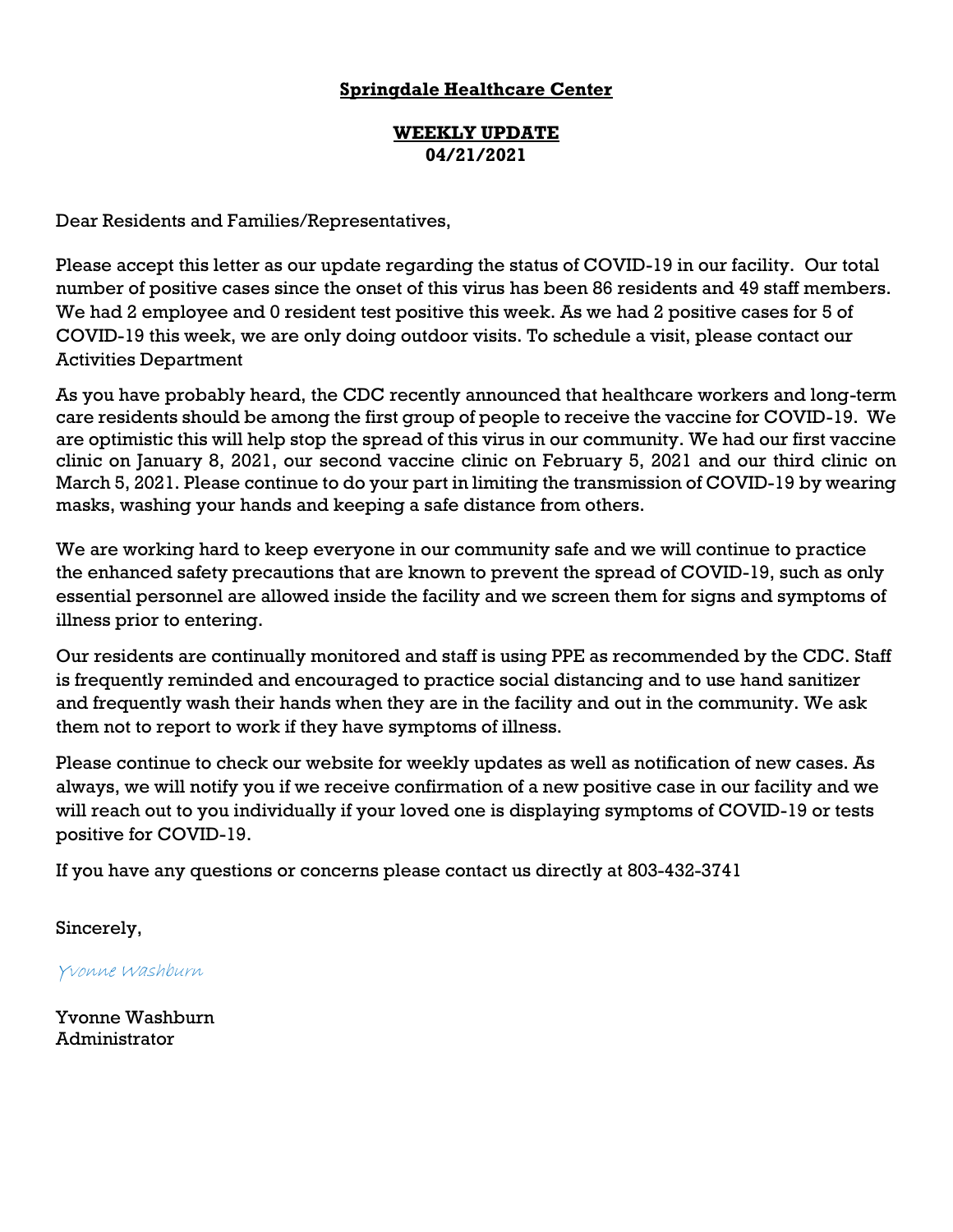## **4/23/21**

## **Number of additional confirmed COVID-19 cases: 1**

Please continue to check our website for additional updates and information on what we are doing to help prevent further spread of COVID-19 in our facility.

If you have any questions or concerns about this notification, please contact us directly at 803-432-3741.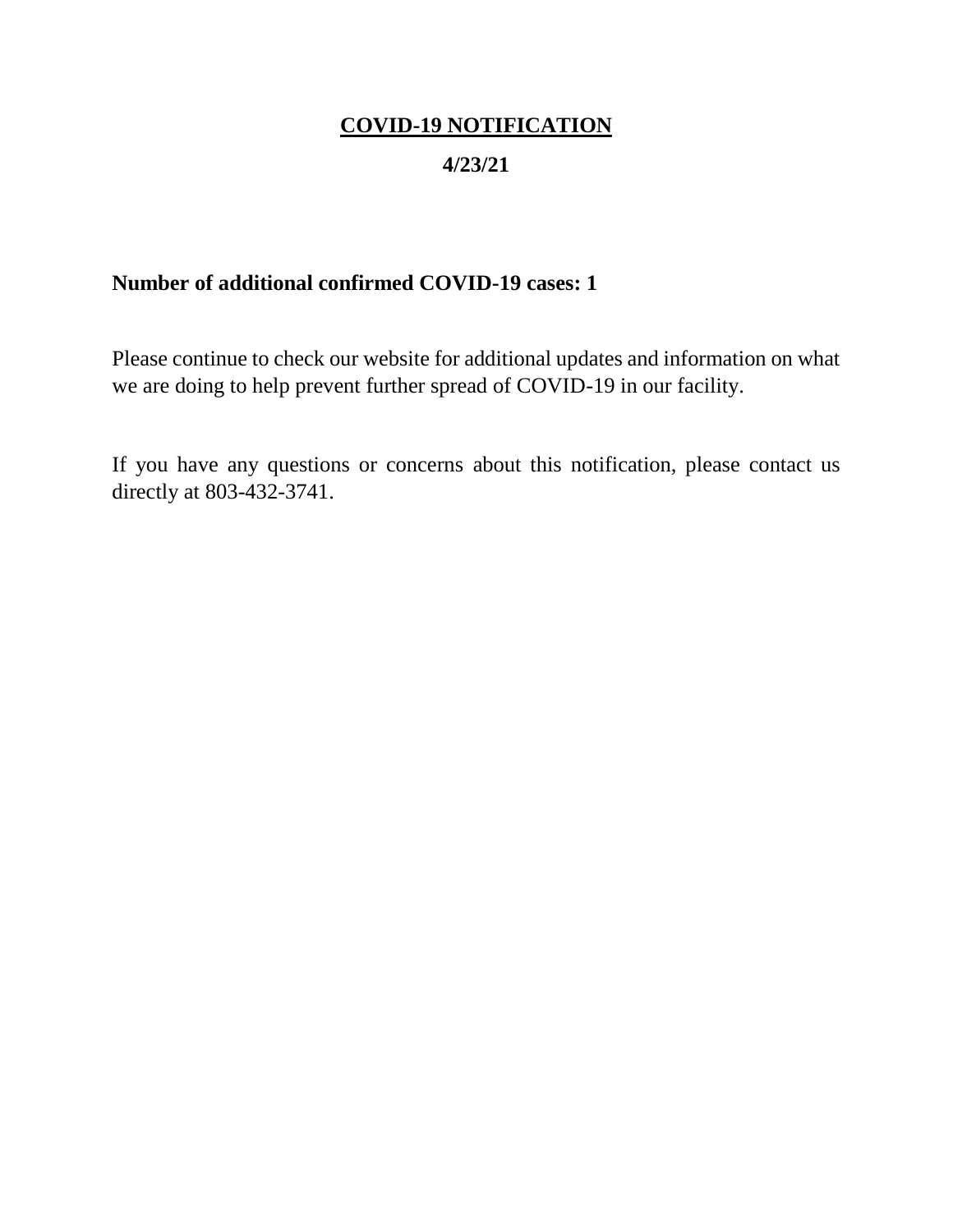## **April 23, 2021**

## **Number of additional confirmed COVID-19 cases in the last 24 hours: 1**

Please continue to check our website for additional updates and information on what we are doing to help prevent further spread of COVID-19 in our facility.

If you have any questions or concerns about this notification, please contact us directly at 803-432-3741.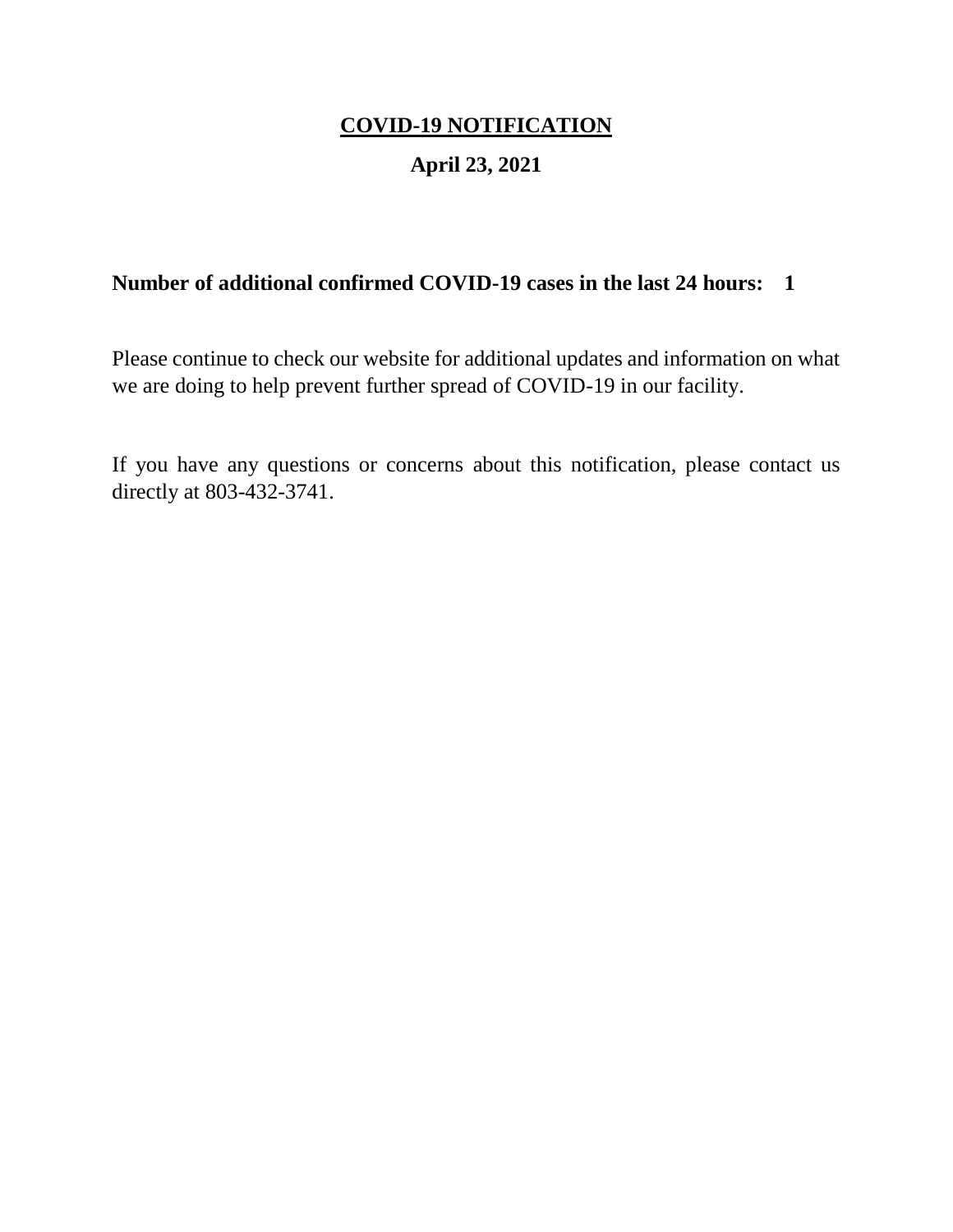#### **WEEKLY UPDATE 04/28/2021**

Dear Residents and Families/Representatives,

Please accept this letter as our update regarding the status of COVID-19 in our facility. Our total number of positive cases since the onset of this virus has been 86 residents and 49 staff members. We had 0 employee and 0 resident test positive this week. As we had 2 positive cases of COVID-19 last week, we are only doing outdoor visits. To schedule a visit, please contact our Activities Department

As you have probably heard, the CDC recently announced that healthcare workers and long-term care residents should be among the first group of people to receive the vaccine for COVID-19. We are optimistic this will help stop the spread of this virus in our community. We had our first vaccine clinic on January 8, 2021, our second vaccine clinic on February 5, 2021 and our third clinic on March 5, 2021. Please continue to do your part in limiting the transmission of COVID-19 by wearing masks, washing your hands and keeping a safe distance from others.

We are working hard to keep everyone in our community safe and we will continue to practice the enhanced safety precautions that are known to prevent the spread of COVID-19, such as only essential personnel are allowed inside the facility and we screen them for signs and symptoms of illness prior to entering.

Our residents are continually monitored and staff is using PPE as recommended by the CDC. Staff is frequently reminded and encouraged to practice social distancing and to use hand sanitizer and frequently wash their hands when they are in the facility and out in the community. We ask them not to report to work if they have symptoms of illness.

Please continue to check our website for weekly updates as well as notification of new cases. As always, we will notify you if we receive confirmation of a new positive case in our facility and we will reach out to you individually if your loved one is displaying symptoms of COVID-19 or tests positive for COVID-19.

If you have any questions or concerns please contact us directly at 803-432-3741

Sincerely,

Yvonne Washburn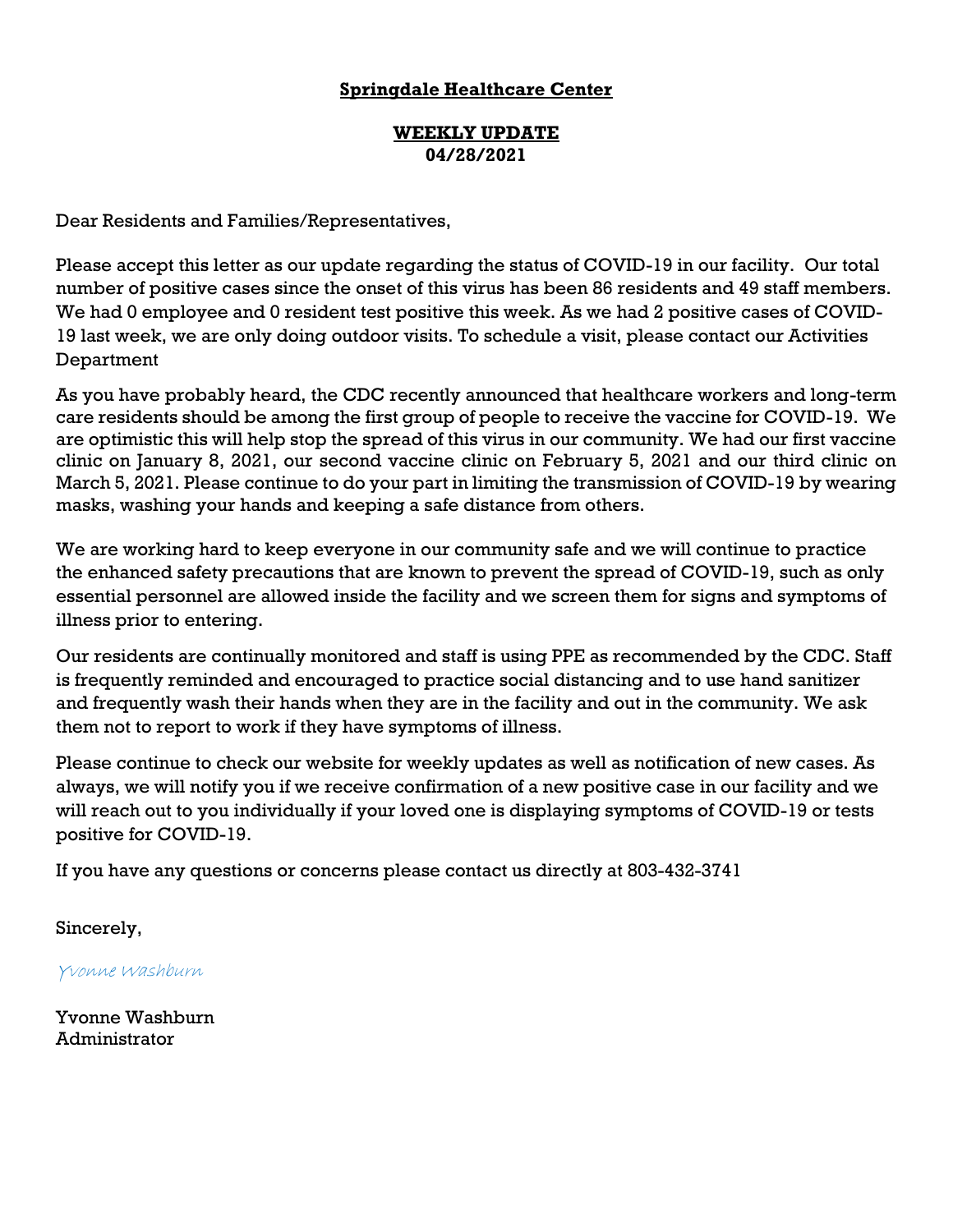#### **WEEKLY UPDATE 05/05/2021**

Dear Residents and Families/Representatives,

Please accept this letter as our update regarding the status of COVID-19 in our facility. Our total number of positive cases since the onset of this virus has been 86 residents and 49 staff members. We had 0 employee and 0 resident test positive this week. As we had 0 positive cases of COVID-19 in the last 2 week, we will begin indoor and outdoor visits. To schedule a visit, please contact our Activities Department

As you have probably heard, the CDC recently announced that healthcare workers and long-term care residents should be among the first group of people to receive the vaccine for COVID-19. We are optimistic this will help stop the spread of this virus in our community. We had our first vaccine clinic on January 8, 2021, our second vaccine clinic on February 5, 2021 and our third clinic on March 5, 2021. Please continue to do your part in limiting the transmission of COVID-19 by wearing masks, washing your hands and keeping a safe distance from others.

We are working hard to keep everyone in our community safe and we will continue to practice the enhanced safety precautions that are known to prevent the spread of COVID-19, such as only essential personnel are allowed inside the facility and we screen them for signs and symptoms of illness prior to entering.

Our residents are continually monitored and staff is using PPE as recommended by the CDC. Staff is frequently reminded and encouraged to practice social distancing and to use hand sanitizer and frequently wash their hands when they are in the facility and out in the community. We ask them not to report to work if they have symptoms of illness.

Please continue to check our website for weekly updates as well as notification of new cases. As always, we will notify you if we receive confirmation of a new positive case in our facility and we will reach out to you individually if your loved one is displaying symptoms of COVID-19 or tests positive for COVID-19.

If you have any questions or concerns please contact us directly at 803-432-3741

Sincerely,

Yvonne Washburn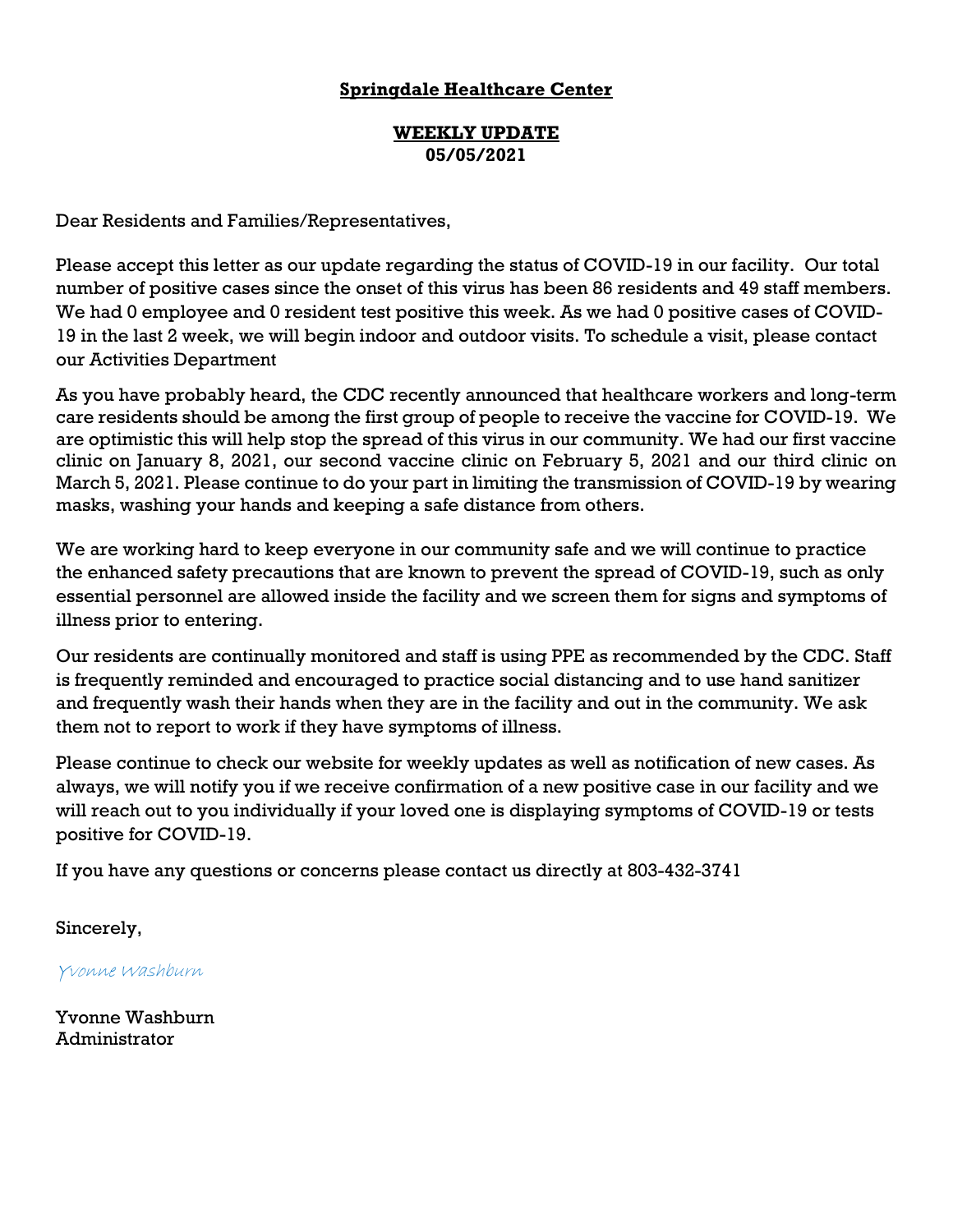#### **May 21, 2021**

Dear Residents and Families/Representatives,

HAPPY FRIDAY! Please accept this letter as our weekly update regarding the status of COVID-19 in our facility. We are happy to report that we currently have no confirmed cases of COVID-19 in our facility.

We are currently allowing indoor and outdoor visits. You can contact our Activities Department at 803-432-3741, in order to schedule your indoor and/or outdoor visit. Please feel free to visit your loved ones at their windows at anytime. Our residents love to receive mail as well.

Please continue to check our website for weekly updates as well as notification of new cases. As always, we will notify you if we receive confirmation of a new positive case in our facility and we will reach out to you individually if your loved one is displaying symptoms of COVID-19 or tests positive for COVID-19.

If you have any questions or concerns please contact us directly at 803-432-3741.

Sincerely,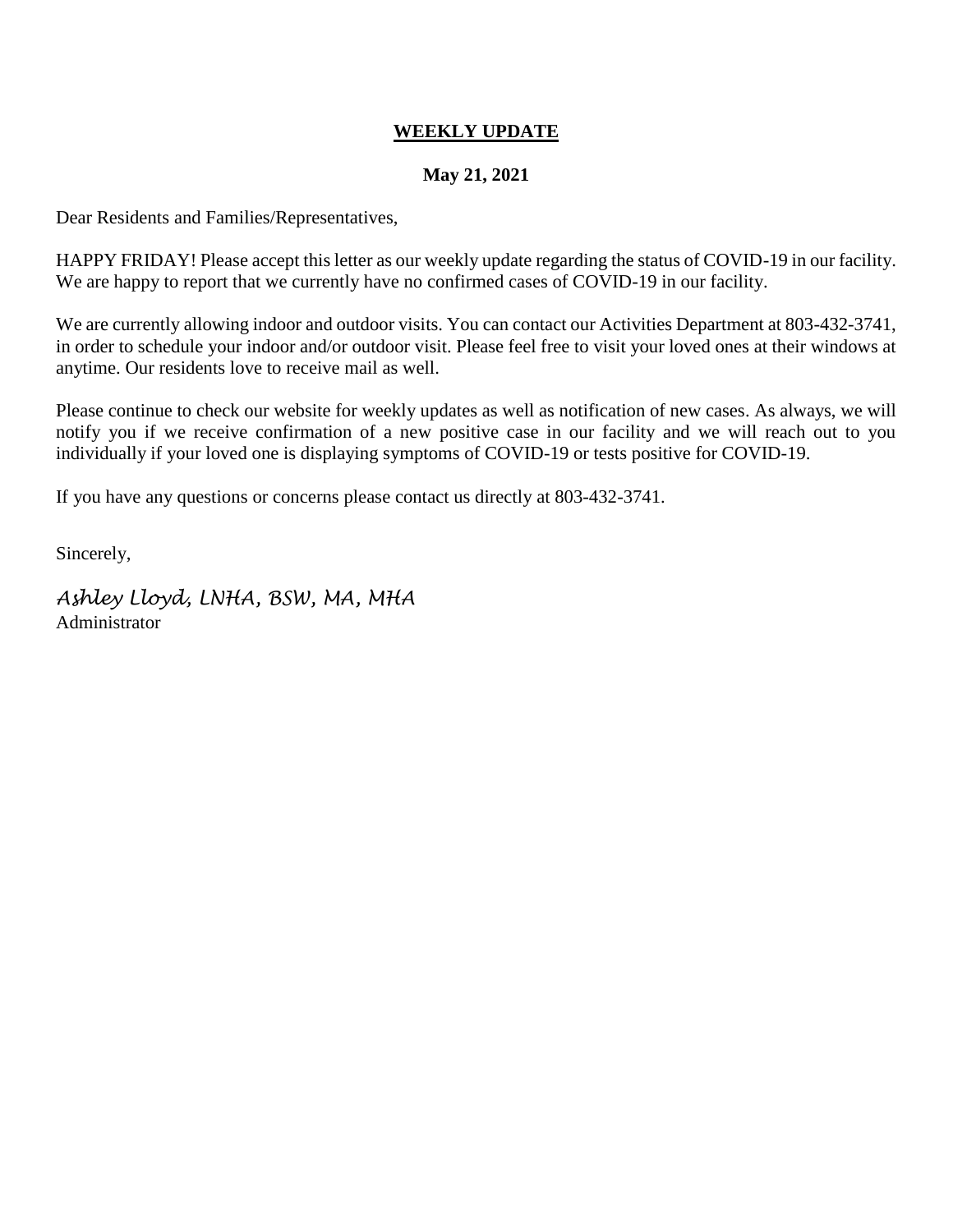#### **May 26, 2021**

Dear Residents and Families/Representatives,

It's Hump Day! Please accept this letter as our weekly update regarding the status of COVID-19 in our facility. We are happy to report that we currently have no confirmed cases of COVID-19 in our facility.

As we go into observing Memorial Day, we hope that you would remain safe.

We are currently allowing indoor and outdoor visits. You can contact our Activities Department at 803-432-3741, in order to schedule your indoor and/or outdoor visit. Please feel free to visit your loved ones at their windows at any time. Our residents love to receive mail as well.

Please continue to check our website for weekly updates as well as notification of new cases. As always, we will notify you if we receive confirmation of a new positive case in our facility and we will reach out to you individually if your loved one is displaying symptoms of COVID-19 or tests positive for COVID-19.

If you have any questions or concerns please contact us directly at 803-432-3741.

Sincerely,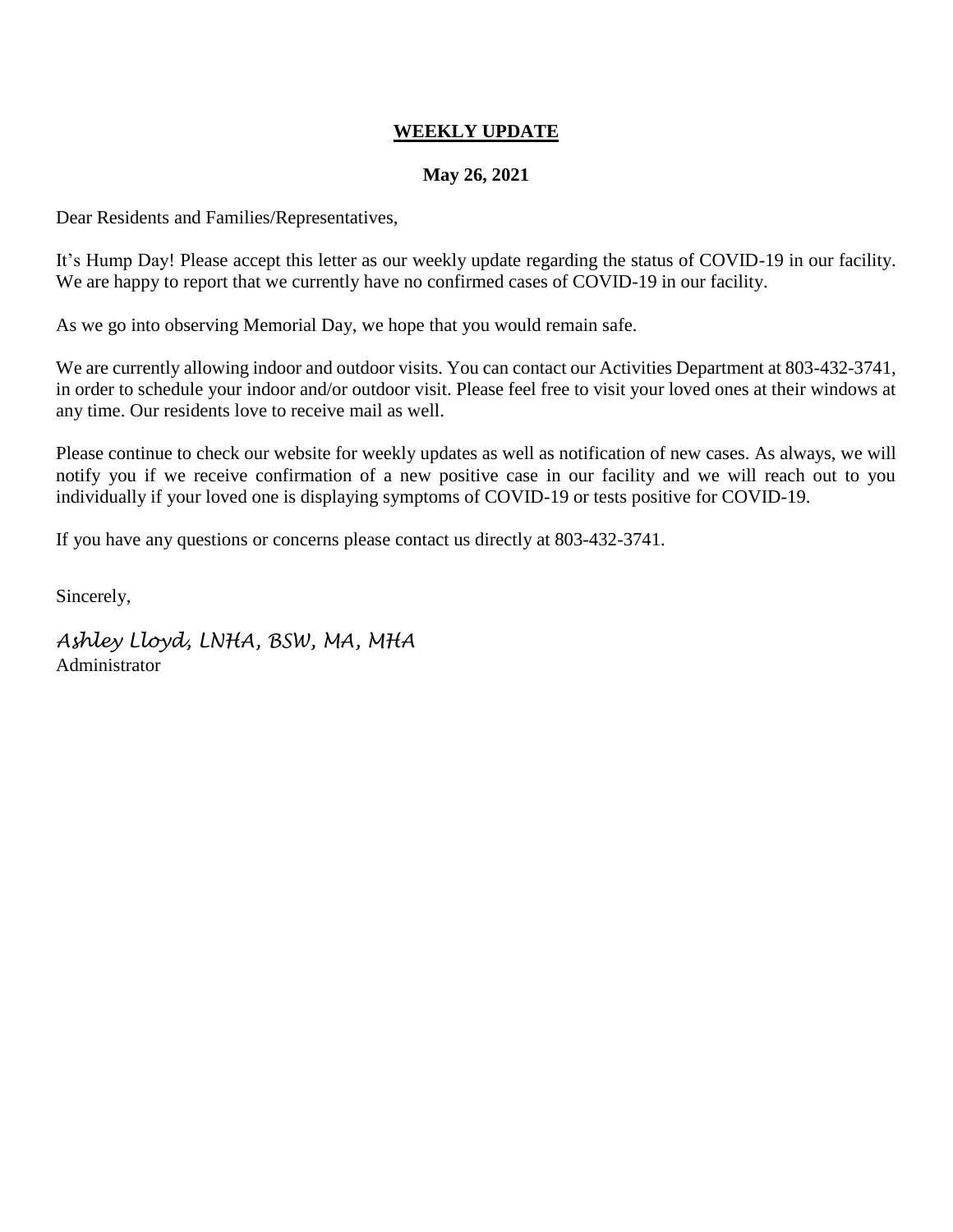#### **June 4, 2021**

Dear Residents and Families/Representatives,

Happy National Doughnut Day! We hope that you are helping to celebrate this national holiday, by enjoying one of your favorite doughnuts treat. Here at Springdale Healthcare Center, our residents' favorite doughnut based on popularity vote, is a cake doughnut. Please accept this letter as our weekly update regarding the status of COVID-19 in our facility. We are happy to report that we currently have no confirmed cases of COVID-19 in our facility.

We are currently allowing indoor and outdoor visits. You can contact our Activities Department at 803-432-3741, in order to schedule your indoor and/or outdoor visit. Please feel free to visit your loved ones at their windows at any time. Our residents love to receive mail as well.

Please continue to check our website for weekly updates as well as notification of new cases. As always, we will notify you if we receive confirmation of a new positive case in our facility and we will reach out to you individually if your loved one is displaying symptoms of COVID-19 or tests positive for COVID-19.

If you have any questions or concerns please contact us directly at 803-432-3741.

Sincerely,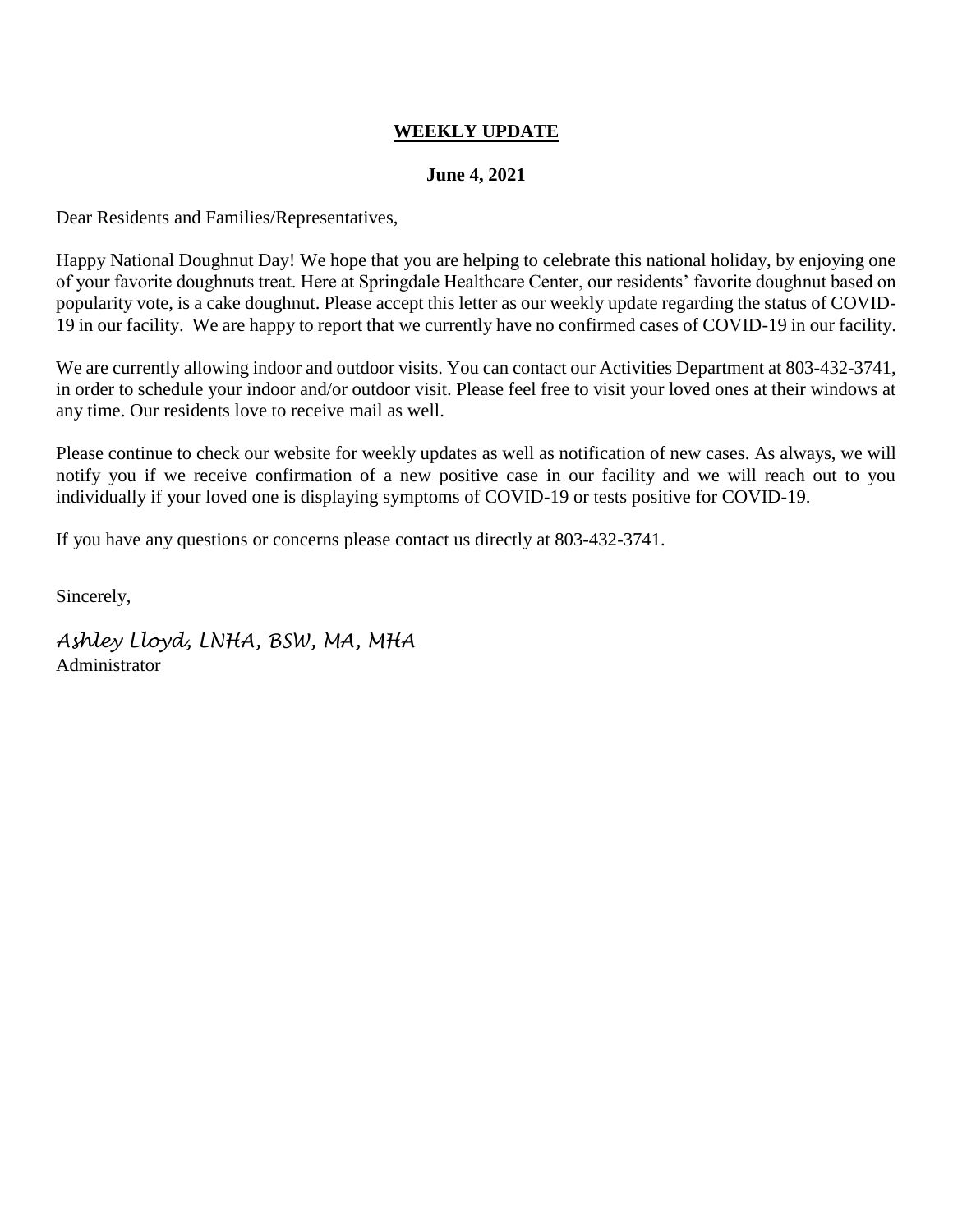#### **June 11, 2021**

Dear Residents and Families/Representatives,

Happy Friday! We hope that you celebrated National Sweet Tea Day on yesterday, by enjoying an iced cold glass of freshly brewed iced tea. Please accept this letter as our weekly update regarding the status of COVID-19 in our facility. We are happy to report that we currently have no confirmed cases of COVID-19 in our facility.

We are currently allowing indoor and outdoor visits. You can contact our Activities Department at 803-432-3741, in order to schedule your indoor and/or outdoor visit. Please feel free to visit your loved ones at their windows at any time. Our residents love to receive mail as well.

Please continue to check our website for weekly updates as well as notification of new cases. As always, we will notify you if we receive confirmation of a new positive case in our facility and we will reach out to you individually if your loved one is displaying symptoms of COVID-19 or tests positive for COVID-19.

If you have any questions or concerns please contact us directly at 803-432-3741.

Sincerely,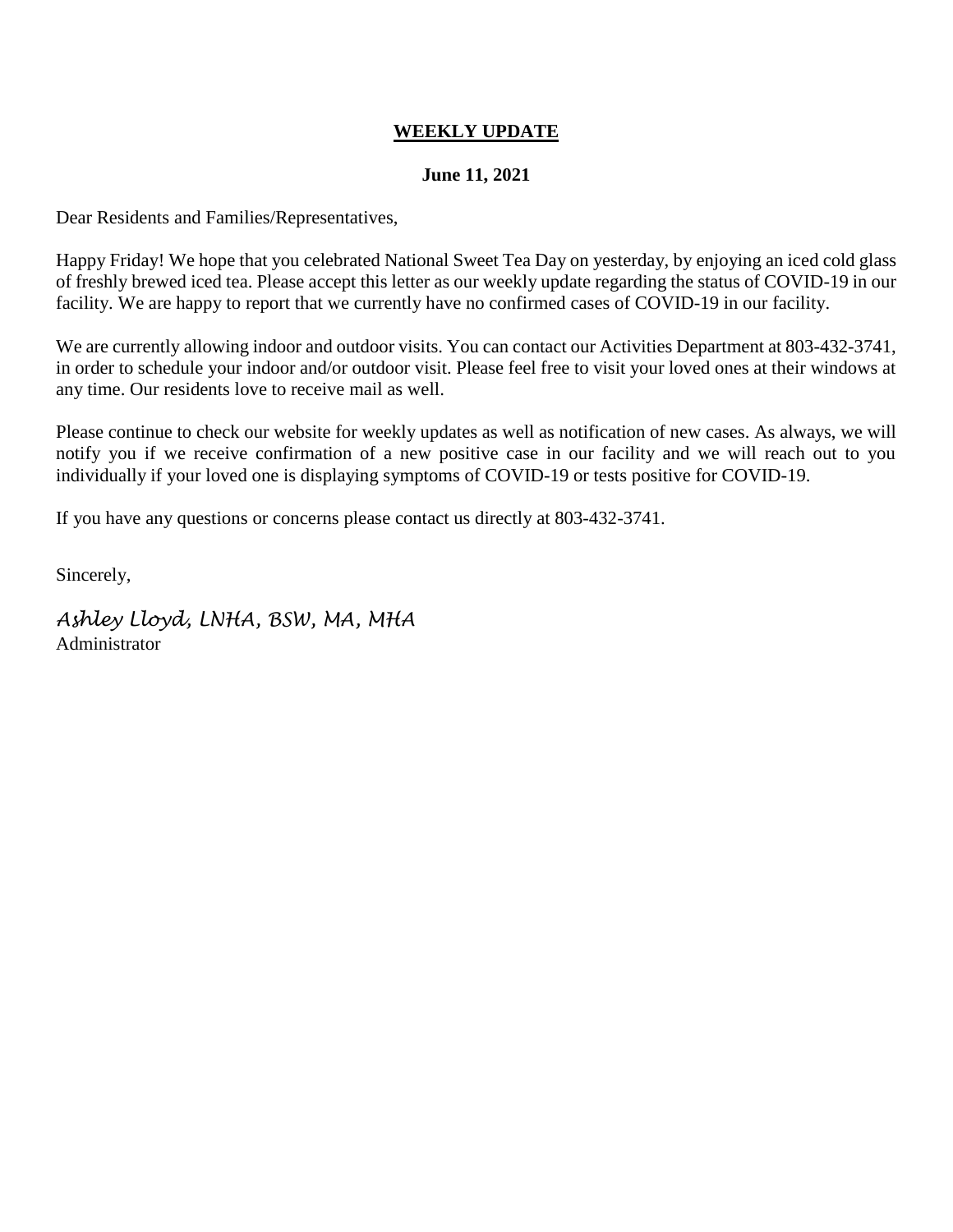#### **June 18, 2021**

Dear Residents and Families/Representatives,

Happy Friday! Please accept this letter as our weekly update regarding the status of COVID-19 in our facility. We are happy to report that we currently have no confirmed cases of COVID-19 in our facility.

We are currently allowing indoor and outdoor visits. You can contact our Activities Department at 803-432-3741, in order to schedule your indoor and/or outdoor visit. Please feel free to visit your loved ones at their windows at any time. Our residents love to receive mail as well.

Please continue to check our website for weekly updates as well as notification of new cases. As always, we will notify you if we receive confirmation of a new positive case in our facility and we will reach out to you individually if your loved one is displaying symptoms of COVID-19 or tests positive for COVID-19.

If you have any questions or concerns please contact us directly at 803-432-3741.

Sincerely,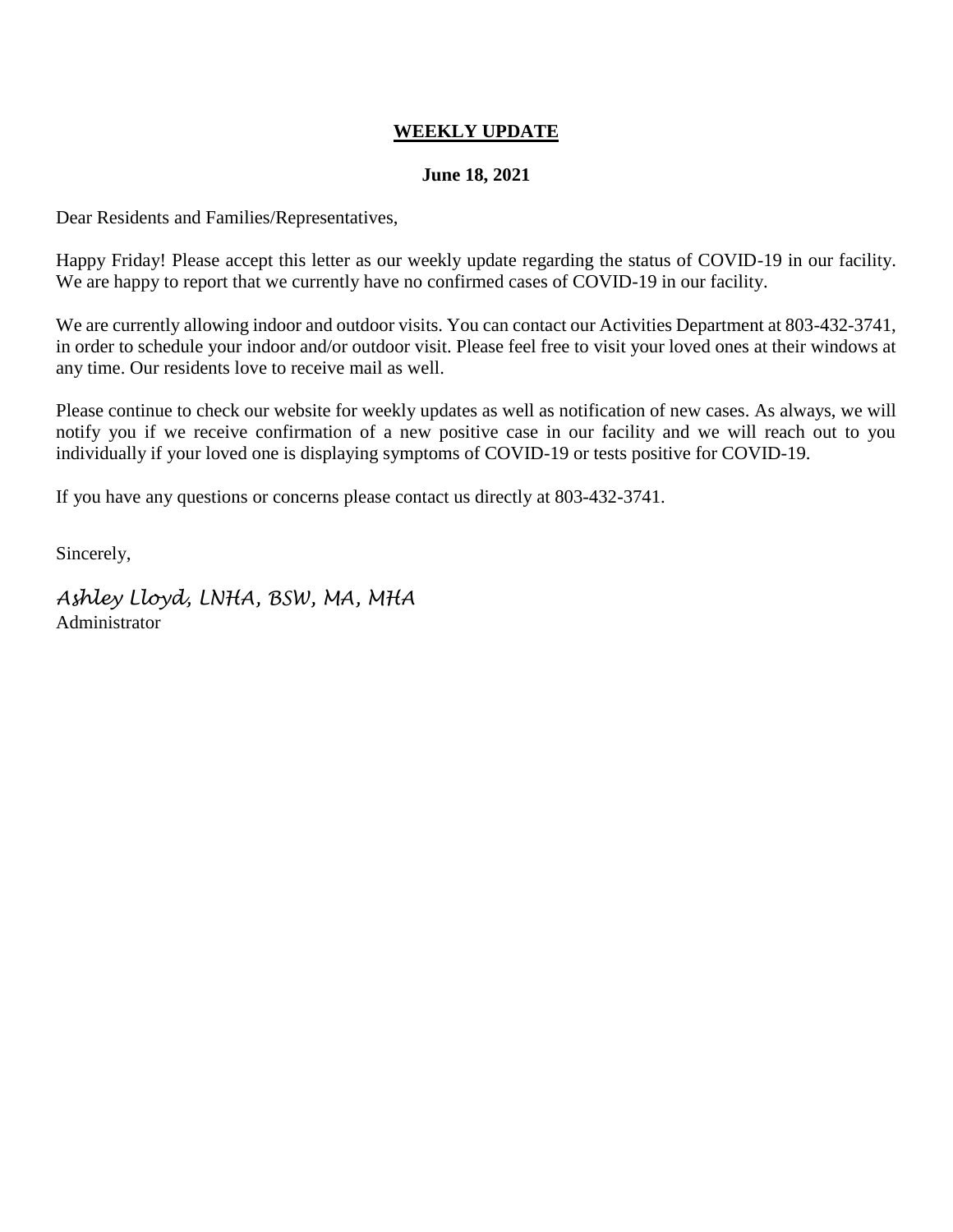#### **June 24, 2021**

Dear Residents and Families/Representatives,

Happy Thursday! This week we celebrated our CNAs for National CNA Week, with various activities and tokens of appreciation. Please accept this letter as our weekly update regarding the status of COVID-19 in our facility. We are happy to report that we currently have no confirmed cases of COVID-19 in our facility.

We are currently allowing indoor and outdoor visits. You can contact our Activities Department at 803-432-3741, in order to schedule your indoor and/or outdoor visit. Please feel free to visit your loved ones at their windows at any time. Our residents love to receive mail as well.

Please continue to check our website for weekly updates as well as notification of new cases. As always, we will notify you if we receive confirmation of a new positive case in our facility and we will reach out to you individually if your loved one is displaying symptoms of COVID-19 or tests positive for COVID-19.

If you have any questions or concerns please contact us directly at 803-432-3741.

Sincerely,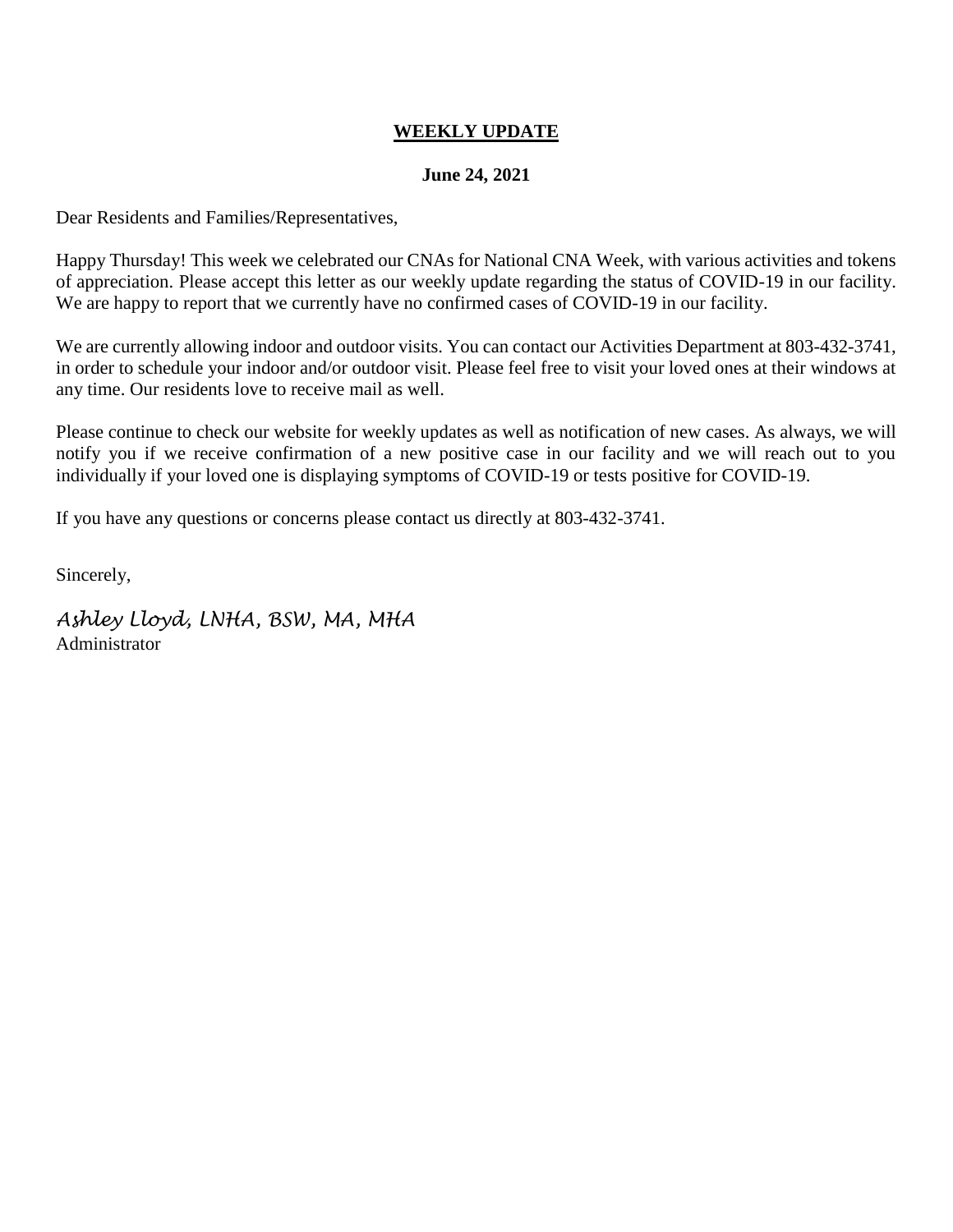#### **July 1, 2021**

Dear Residents and Families/Representatives,

Happy Thursday! Please accept this letter as our weekly update regarding the status of COVID-19 in our facility. We are happy to report that we currently have no confirmed cases of COVID-19 in our facility.

We are currently allowing indoor and outdoor visits. You can contact our Activities Department at 803-432-3741, in order to schedule your indoor and/or outdoor visit. Please feel free to visit your loved ones at their windows at any time. Our residents love to receive mail as well.

Please continue to check our website for weekly updates as well as notification of new cases. As always, we will notify you if we receive confirmation of a new positive case in our facility and we will reach out to you individually if your loved one is displaying symptoms of COVID-19 or tests positive for COVID-19.

If you have any questions or concerns please contact us directly at 803-432-3741.

Sincerely,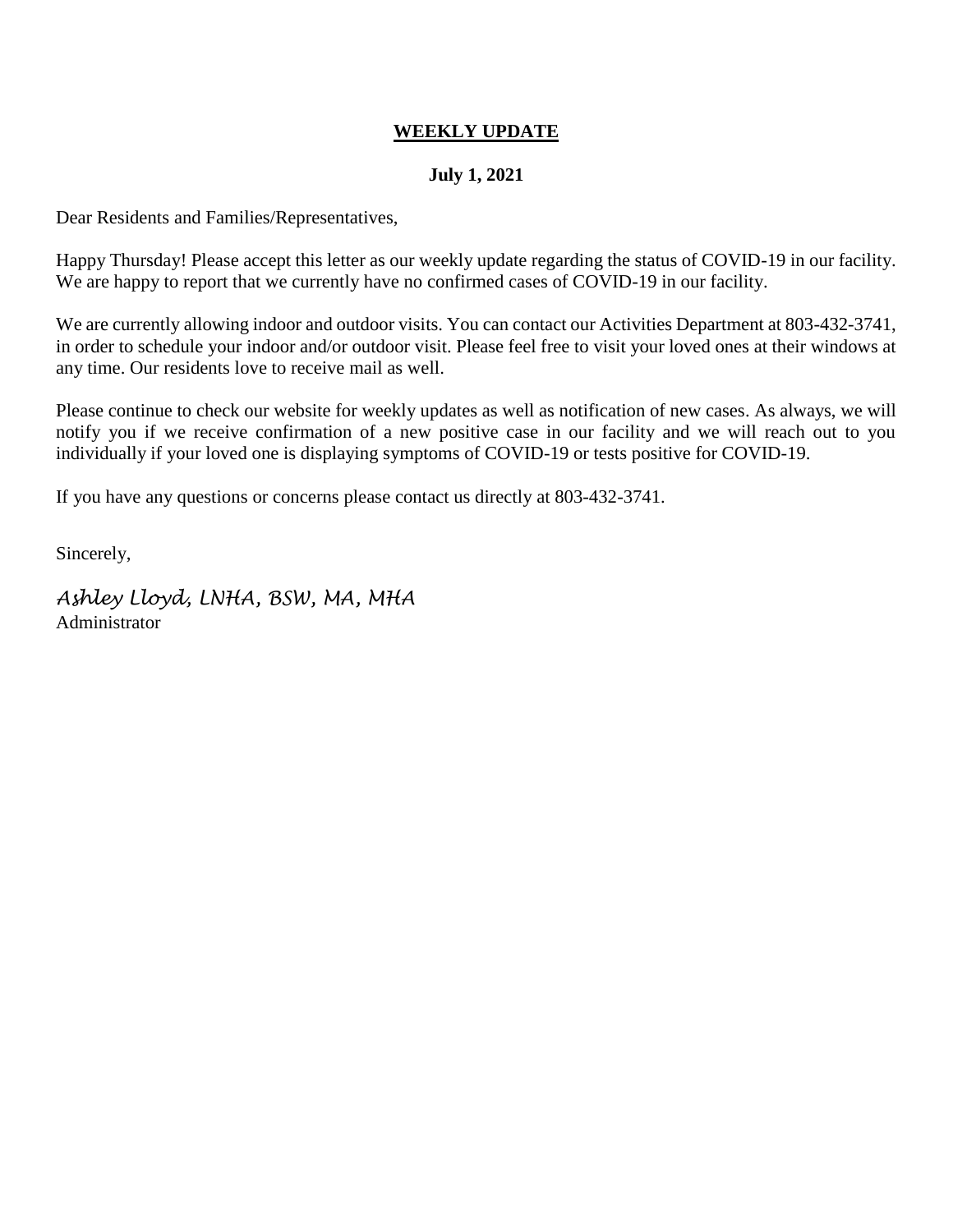#### **July 7, 2021**

Dear Residents and Families/Representatives,

Happy Thursday! Please accept this letter as our weekly update regarding the status of COVID-19 in our facility. We are happy to report that we currently have no confirmed cases of COVID-19 in our facility.

We are currently allowing indoor and outdoor visits. You can contact our Activities Department at 803-432-3741, in order to schedule your indoor and/or outdoor visit. Please feel free to visit your loved ones at their windows at any time. Our residents love to receive mail as well.

Please continue to check our website for weekly updates as well as notification of new cases. As always, we will notify you if we receive confirmation of a new positive case in our facility and we will reach out to you individually if your loved one is displaying symptoms of COVID-19 or tests positive for COVID-19.

If you have any questions or concerns please contact us directly at 803-432-3741.

Sincerely,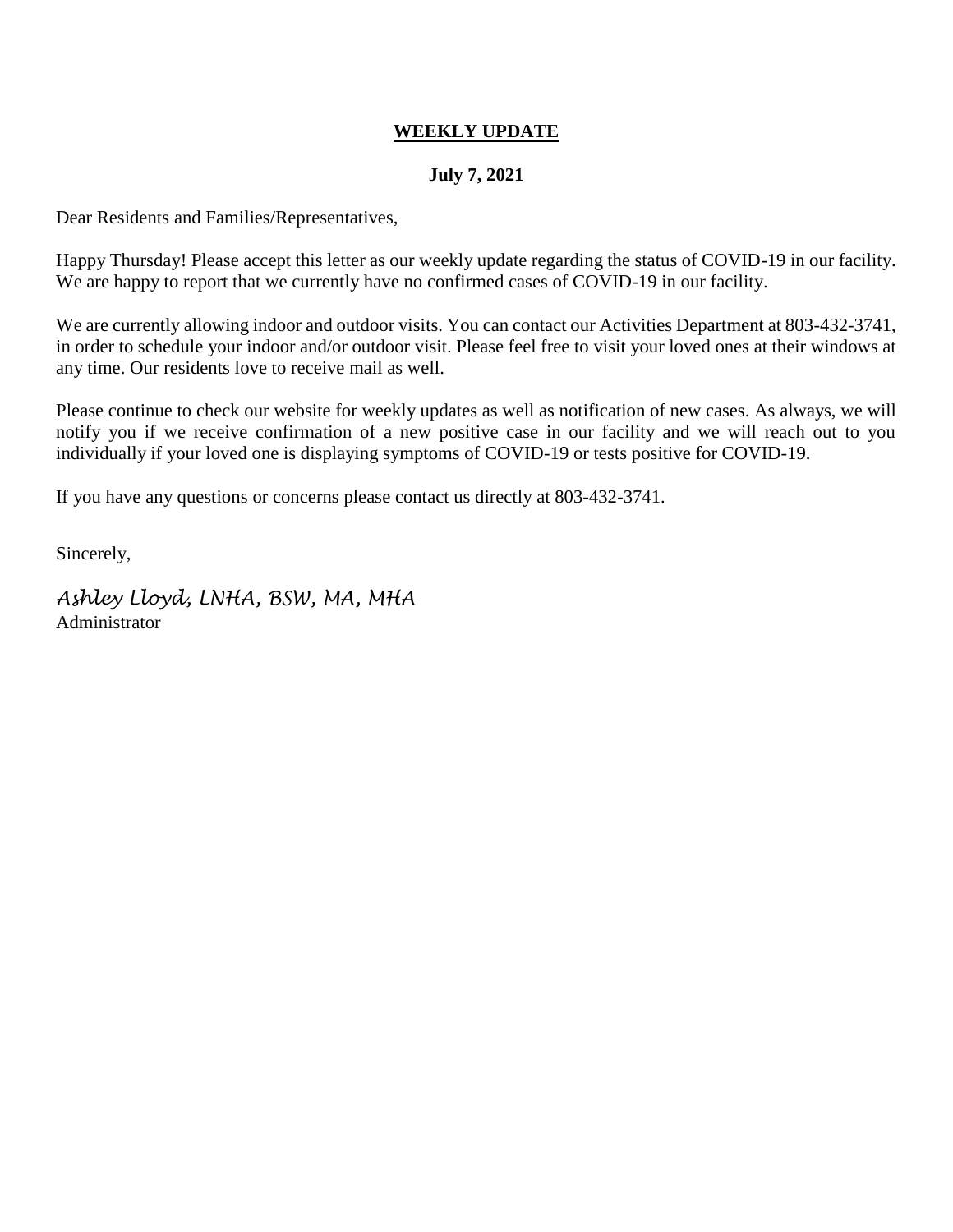#### **July 16, 2021**

Dear Residents and Families/Representatives,

Happy Friday! Please accept this letter as our weekly update regarding the status of COVID-19 in our facility. We are happy to report that we currently have no confirmed cases of COVID-19 in our facility.

Great news!!!!! Beginning Monday, July 26, 2021, we are opening additional days and time slots for visits. We are currently still allowing indoor and outdoor visits. You can contact our Activities Department at 803-432- 3741, in order to schedule your indoor and/or outdoor visit. Please feel free to visit your loved ones at their windows at any time. Our residents love to receive mail as well.

Please continue to check our website for weekly updates as well as notification of new cases. As always, we will notify you if we receive confirmation of a new positive case in our facility and we will reach out to you individually if your loved one is displaying symptoms of COVID-19 or tests positive for COVID-19.

If you have any questions or concerns please contact us directly at 803-432-3741.

Sincerely,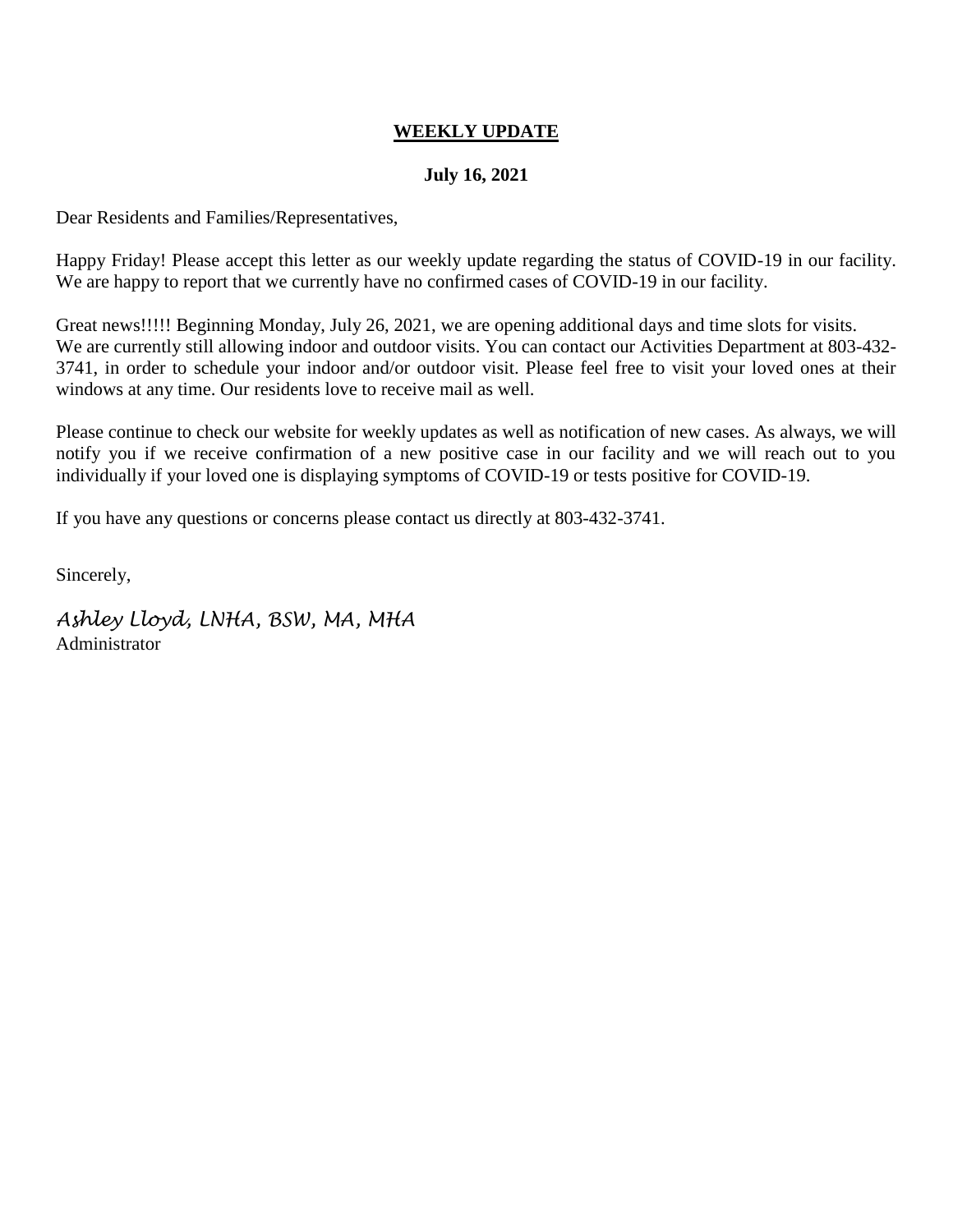#### **July 23, 2021**

Dear Residents and Families/Representatives,

Happy Friday! Please accept this letter as our weekly update regarding the status of COVID-19 in our facility. We are happy to report that we currently have no confirmed cases of COVID-19 in our facility.

Great news!!!!! Beginning Monday, July 26, 2021, we are opening additional days and time slots for visits. We are currently still allowing indoor and outdoor visits. You can contact our Activities Department at 803-432-3741, in order to schedule your indoor and/or outdoor visit. Please feel free to visit your loved ones at their windows at any time. Our residents love to receive mail as well.

Please continue to check our website for weekly updates as well as notification of new cases. As always, we will notify you if we receive confirmation of a new positive case in our facility and we will reach out to you individually if your loved one is displaying symptoms of COVID-19 or tests positive for COVID-19.

If you have any questions or concerns please contact us directly at 803-432-3741.

Sincerely,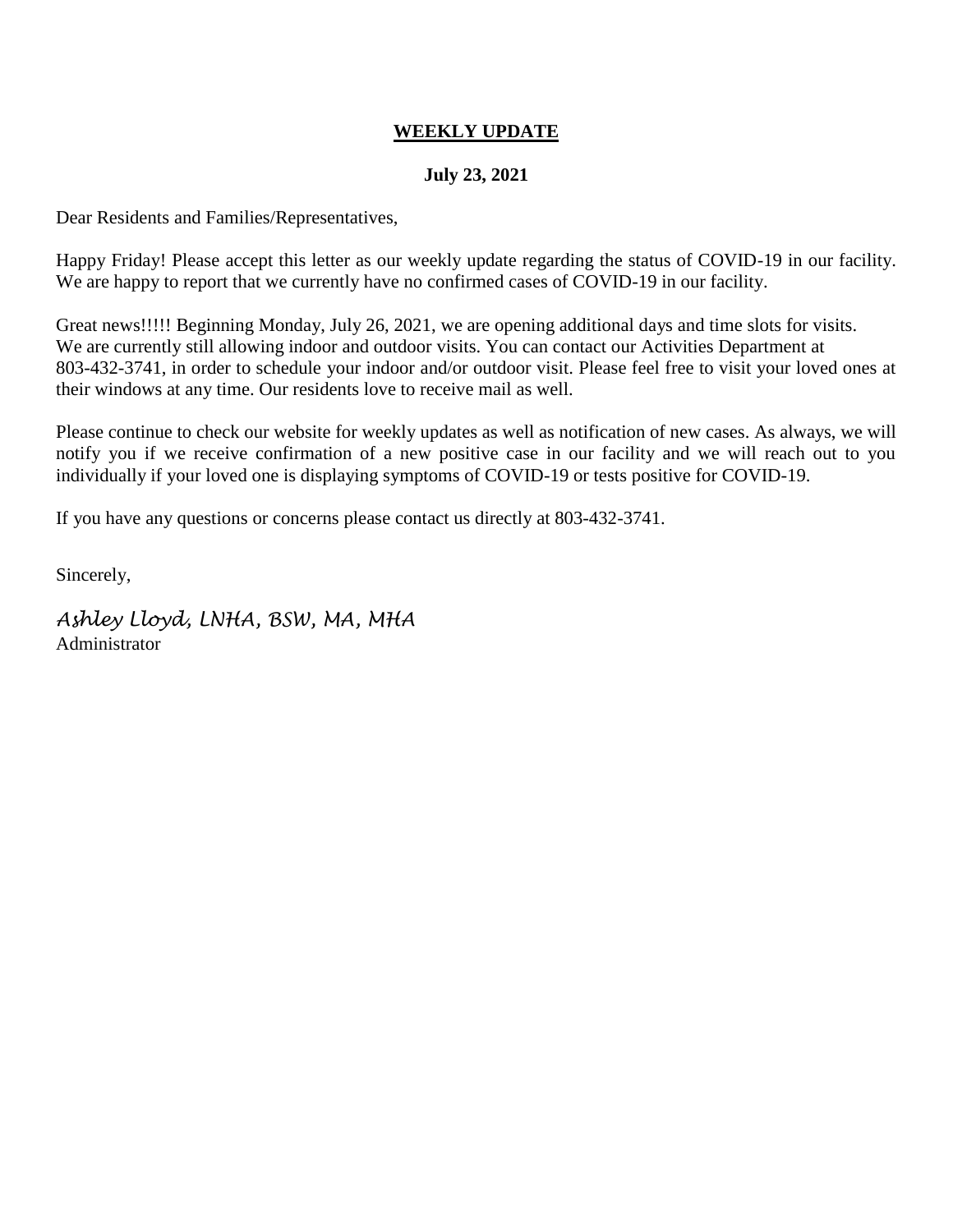#### **July 30, 2021**

Dear Residents and Families/Representatives,

Happy Friday! Please accept this letter as our weekly update regarding the status of COVID-19 in our facility. We are happy to report that we currently have no confirmed cases of COVID-19 in our facility.

Great news!!!!! Beginning Monday, July 26, 2021, we are opening additional days and time slots for visits. We are currently still allowing indoor and outdoor visits. You can contact our Activities Department at 803-432-3741, in order to schedule your indoor and/or outdoor visit. Please feel free to visit your loved ones at their windows at any time. Our residents love to receive mail as well.

Please continue to check our website for weekly updates as well as notification of new cases. As always, we will notify you if we receive confirmation of a new positive case in our facility and we will reach out to you individually if your loved one is displaying symptoms of COVID-19 or tests positive for COVID-19.

If you have any questions or concerns please contact us directly at 803-432-3741.

Sincerely,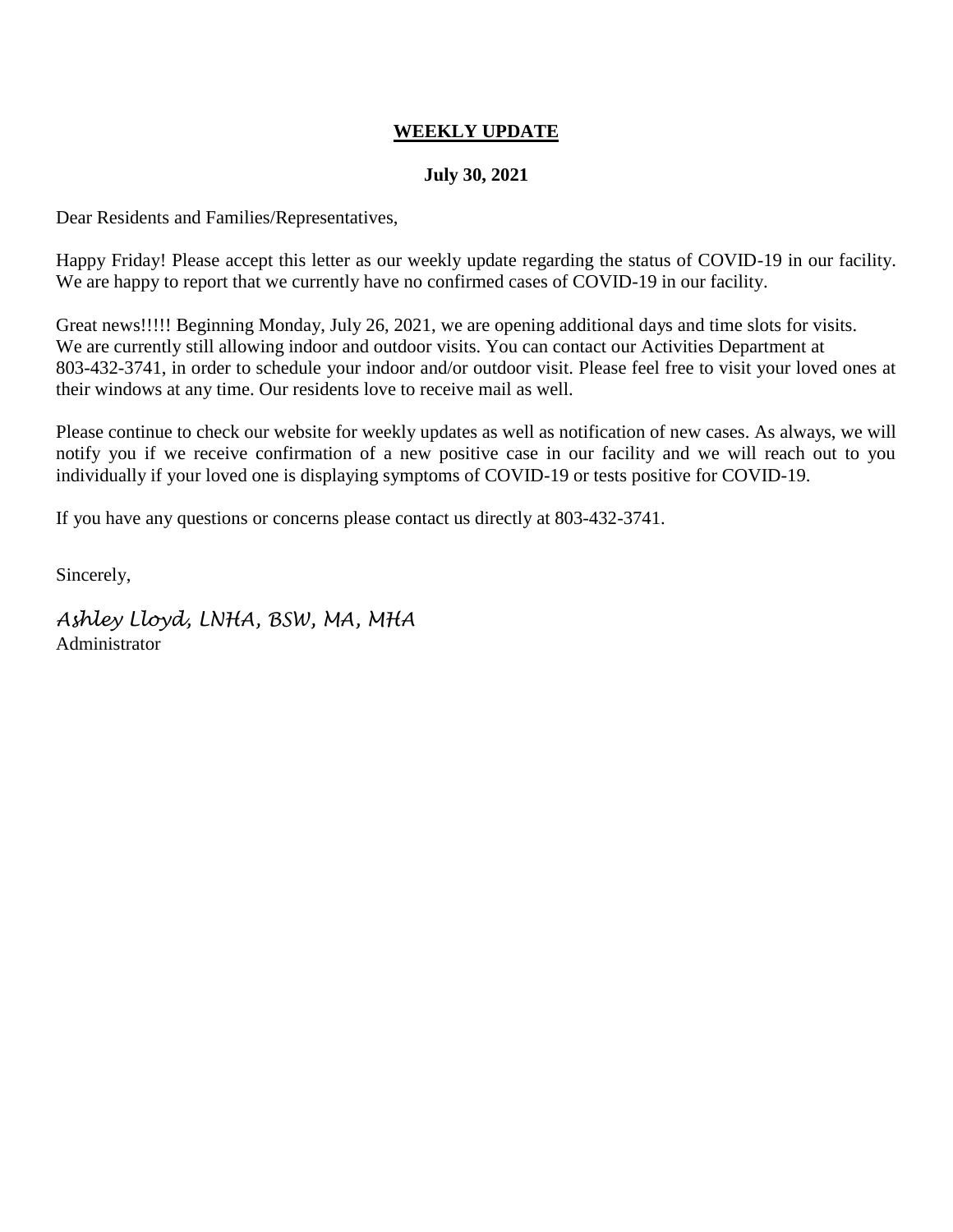## **August 4, 2021**

## **Number of additional confirmed COVID-19 cases in the last 24 hours: 2**

Please continue to check our website for additional updates and information on what we are doing to help prevent further spread of COVID-19 in our facility.

If you have any questions or concerns about this notification, please contact us directly at 803-432-3741.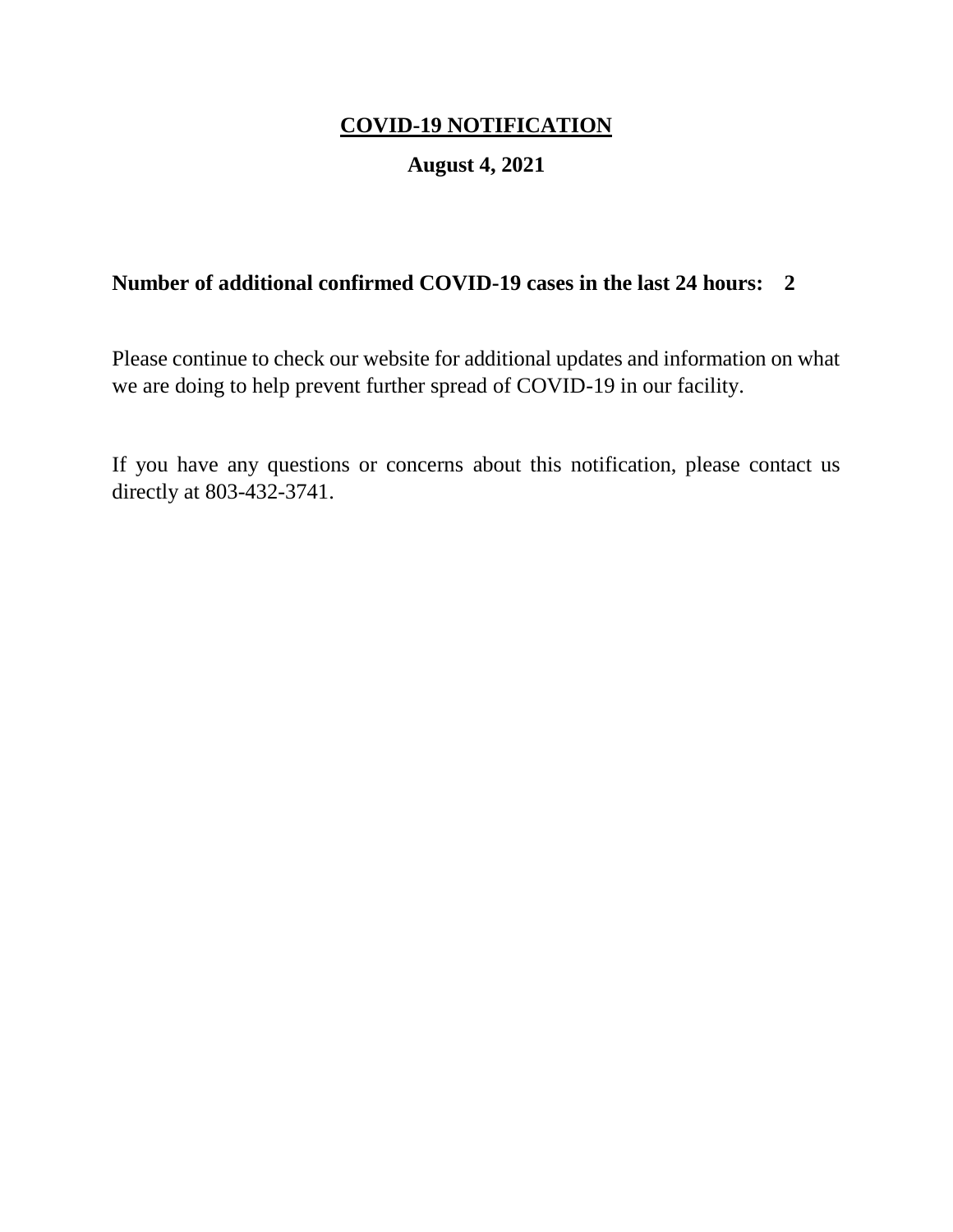#### **August 6, 2021**

Dear Residents and Families/Representatives,

Happy Friday! Today we celebrated National Root Beer Float Day, with refreshing Root Beer Floats. Please accept this letter as our weekly update regarding the status of COVID-19 in our facility. We regret to inform you, that we have had a total of one (1) confirmed positive case of COVID-19 in our facility.

Did you realize, that on Monday, July 26, 2021, we opened additional days and time slots for visits. We are currently still allowing outdoor visits. You can contact our Activities Department at 803-432-3741, in order to schedule your outdoor visit(s). Please feel free to visit your loved ones at their windows at any time. Our residents love to receive mail as well.

Please continue to check our website for weekly updates as well as notification of new cases. As always, we will notify you if we receive confirmation of a new positive case in our facility and we will reach out to you individually if your loved one is displaying symptoms of COVID-19 or tests positive for COVID-19.

If you have any questions or concerns please contact us directly at 803-432-3741.

Sincerely,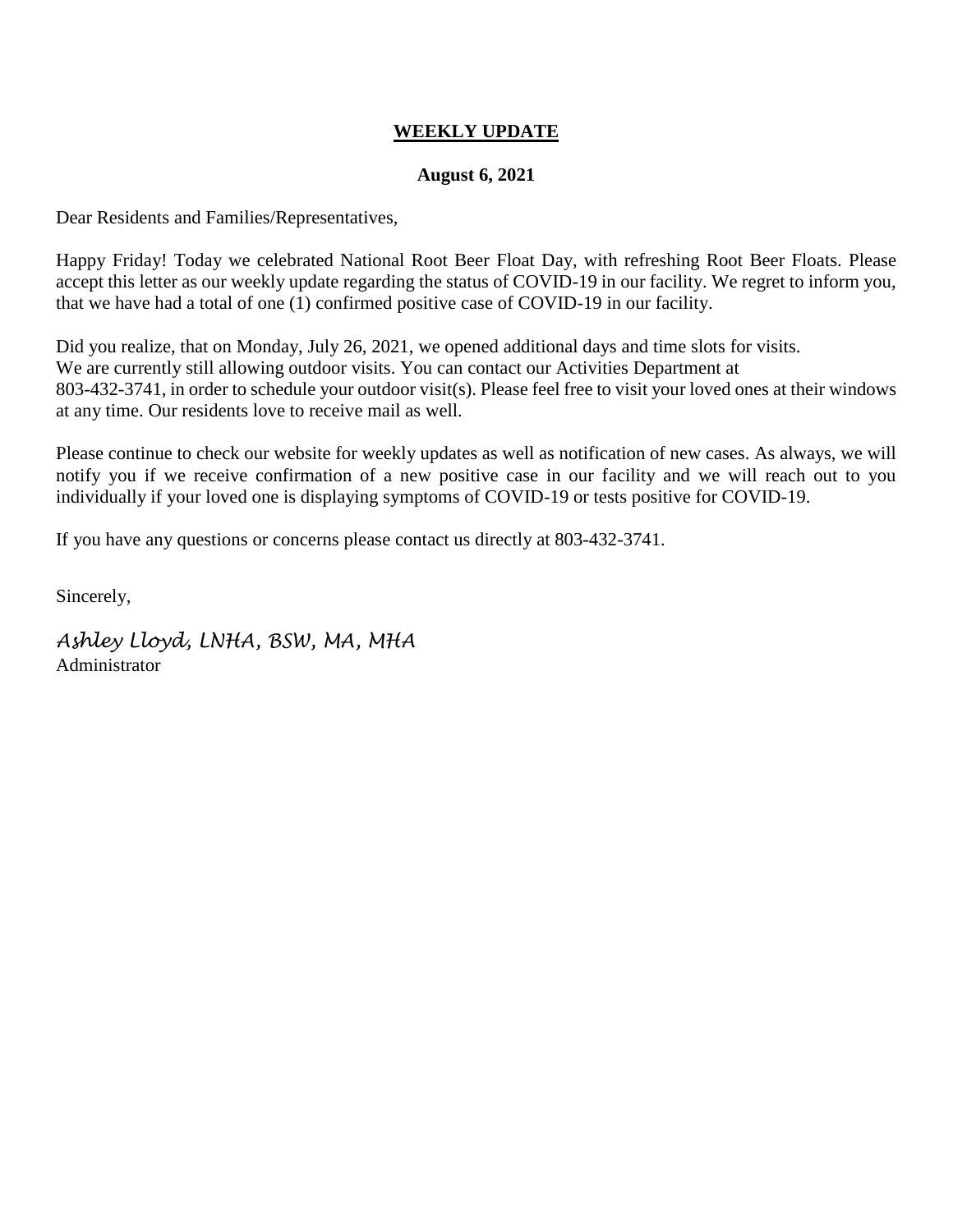#### **August 13, 2021**

Dear Residents and Families/Representatives,

Happy Friday! Please accept this letter as our weekly update regarding the status of COVID-19 in our facility. We are happy to inform you, that we have not had any additional confirmed positive case of COVID-19 in our facility.

Did you realize, that on Monday, July 26, 2021, we opened additional days and time slots for visits. We are currently still allowing outdoor visits. You can contact our Activities Department at 803-432-3741, in order to schedule your outdoor visit(s). Please feel free to visit your loved ones at their windows at any time. Our residents love to receive mail as well.

Please continue to check our website for weekly updates as well as notification of new cases. As always, we will notify you if we receive confirmation of a new positive case in our facility and we will reach out to you individually if your loved one is displaying symptoms of COVID-19 or tests positive for COVID-19.

If you have any questions or concerns please contact us directly at 803-432-3741.

Sincerely,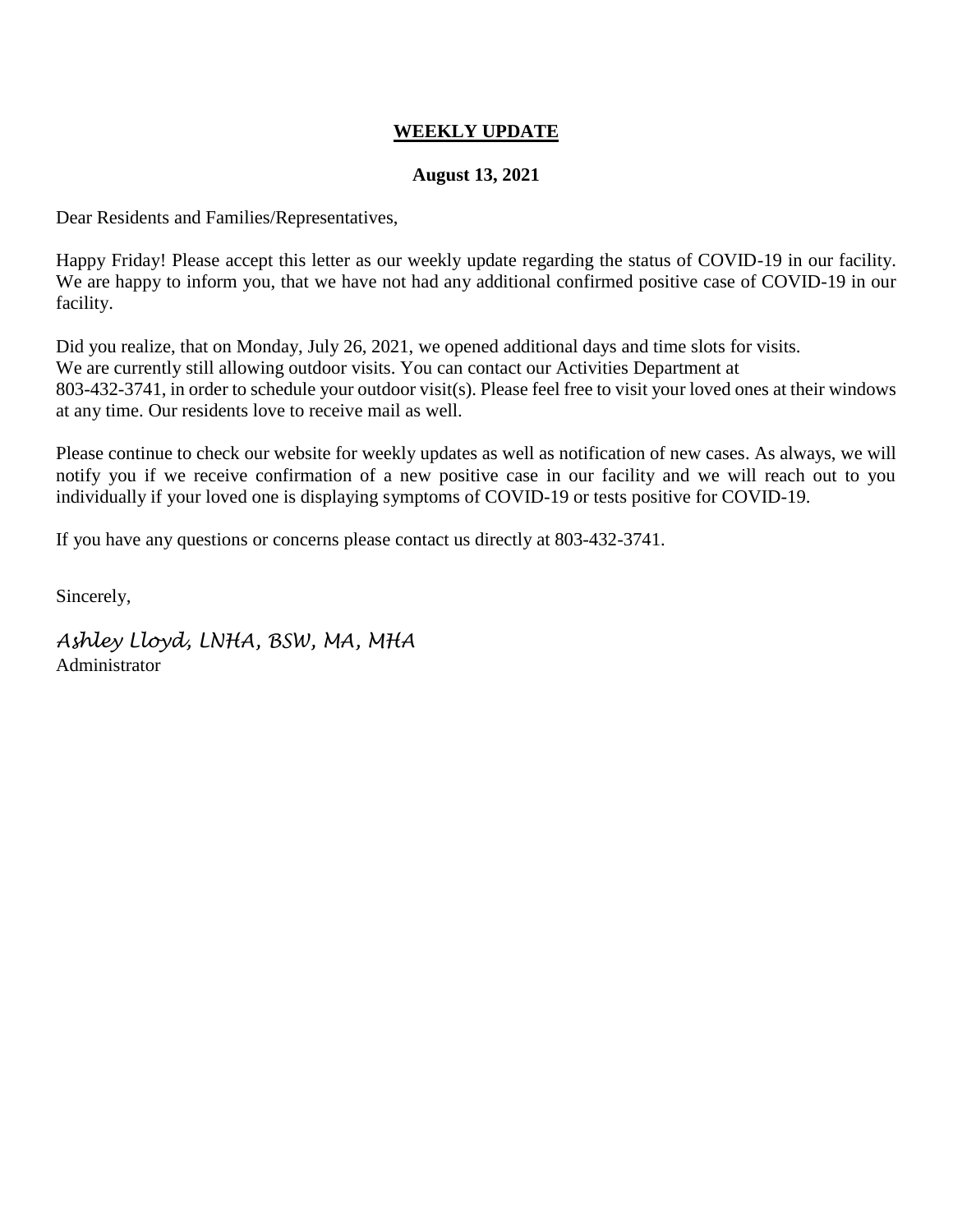#### **August 20, 2021**

Dear Residents and Families/Representatives,

On August 16, 2021, we celebrated National Tell A Joke Day, with jokes both from residents and staff members. Oh Boy! Did the tears of joy, and laughing roll down our faces. Please accept this letter as our weekly update regarding the status of COVID-19 in our facility. We are happy to report that we currently have no confirmed cases of COVID-19 in our facility.

Did you realize, that on Monday, July 26, 2021, we opened additional days and time slots for visits. We are currently still allowing outdoor visits. You can contact our Activities Department at 803-432-3741, in order to schedule your outdoor visit(s). Please feel free to visit your loved ones at their windows at any time. Our residents love to receive mail as well.

Please continue to check our website for weekly updates as well as notification of new cases. As always, we will notify you if we receive confirmation of a new positive case in our facility and we will reach out to you individually if your loved one is displaying symptoms of COVID-19 or tests positive for COVID-19.

If you have any questions or concerns please contact us directly at 803-432-3741.

Sincerely,